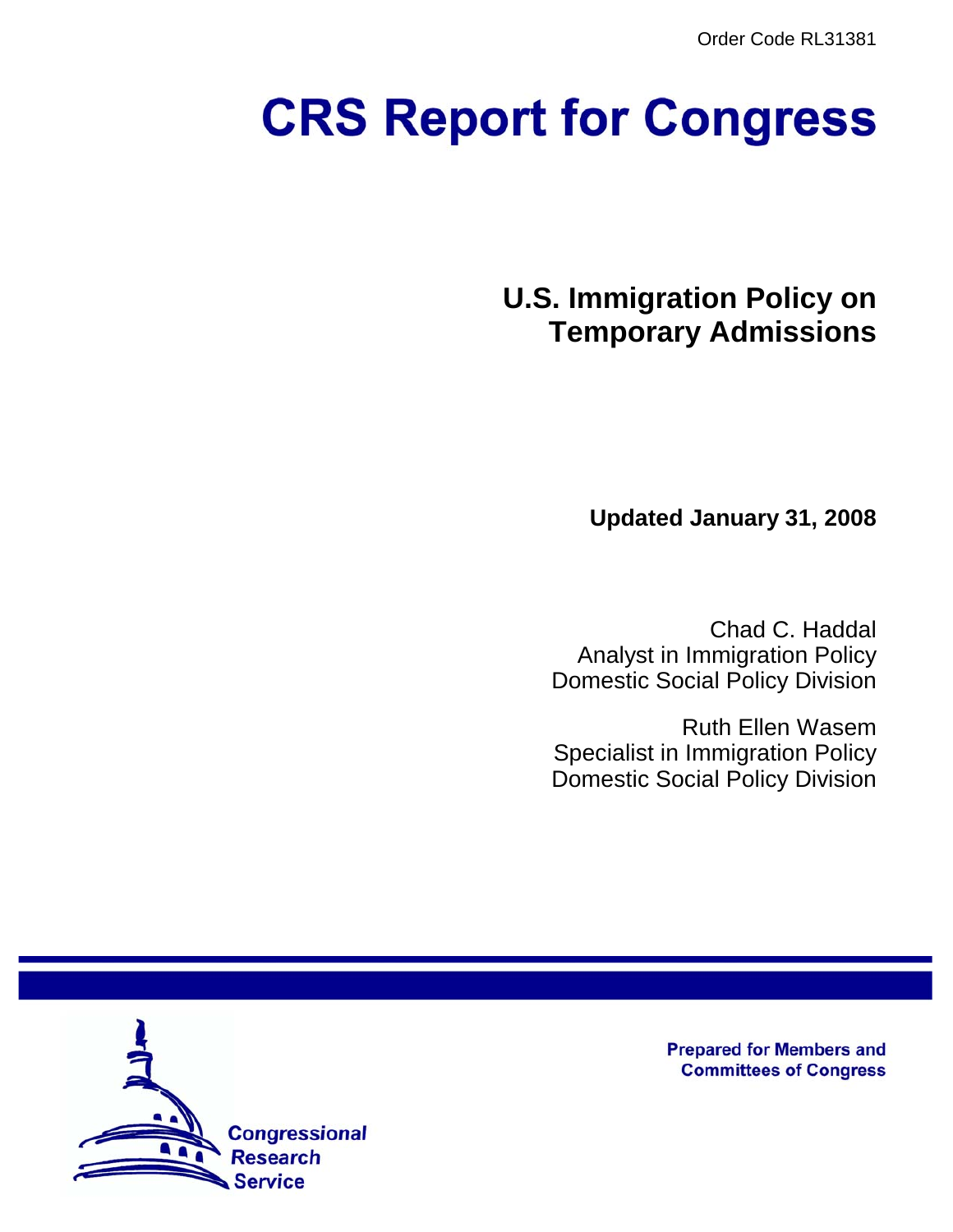## U.S. Immigration Policy on Temporary Admissions

#### **Summary**

U.S. law provides for the temporary admission of various categories of foreign nationals, who are known as nonimmigrants. Nonimmigrants are admitted for a designated period of time and a specific purpose. They include a wide range of visitors, including tourists, foreign students, diplomats, and temporary workers. There are 24 major nonimmigrant visa categories, and 72 specific types of nonimmigrant visas issued. These visa categories are commonly referred to by the letter and numeral that denotes their subsection in the Immigration and Nationality Act (INA); for example, B-2 tourists, E-2 treaty investors, F-1 foreign students, H-1B temporary professional workers, J-1 cultural exchange participants, or S-4 terrorist informants.

Interest in nonimmigrant visas soared immediately following the September 11, 2001 terrorist attacks, which were conducted by foreign nationals apparently admitted to the United States on legal visas. Since that time, policy makers have raised a series of questions about aliens in the United States and the extent that the federal government monitors their admission and presence in this country. Some visa categories are the focus of legislative activity (e.g., guest workers).

The U.S. Department of State (DOS) consular officer, at the time of application for a visa, as well as the Department of Homeland Security (DHS) immigration inspectors, at the time of application for admission, must be satisfied that the alien is entitled to nonimmigrant status. The burden of proof is on the applicant to establish eligibility for nonimmigrant status and the type of nonimmigrant visa for which the application is made. Both DOS consular officers (when the alien is petitioning abroad) and DHS inspectors (when the alien is entering the United States) must confirm that the alien is not ineligible for a visa under the so-called "grounds for inadmissibility" of the INA, which include criminal, terrorist, and public health grounds for exclusion.

Nonimmigrant visas issued abroad dipped to 5.0 million in FY2004 after peaking at 7.6 million in FY2001. In FY2006, 5.8 million nonimmigrant visas were issued. Over the past 12 years, DOS has typically issued around 6 million nonimmigrant visas annually. The growth in visa issuance in the late 1990s has been largely attributable to the issuances of border crossing cards to residents of Mexico and the issuances of temporary worker visas. Combined, visitors for tourism and business comprised the largest group of nonimmigrants in FY2006, with about 4.1 million, down from 5.7 million in FY2000. Other notable categories were students and exchange visitors (11.0%) and temporary workers (10.8%).

The law and regulations set terms for nonimmigrant lengths of stay in the United States, typically have foreign residency requirements, and often limit what aliens are permitted to do in the United States (e.g., gain employment or enroll in school), but many observers assert that the policies are not uniformly or rigorously enforced. Achieving an optimal balance among major policy priorities, such as ensuring national security, facilitating trade and commerce, protecting public health and safety, and fostering international cooperation, remains a challenge.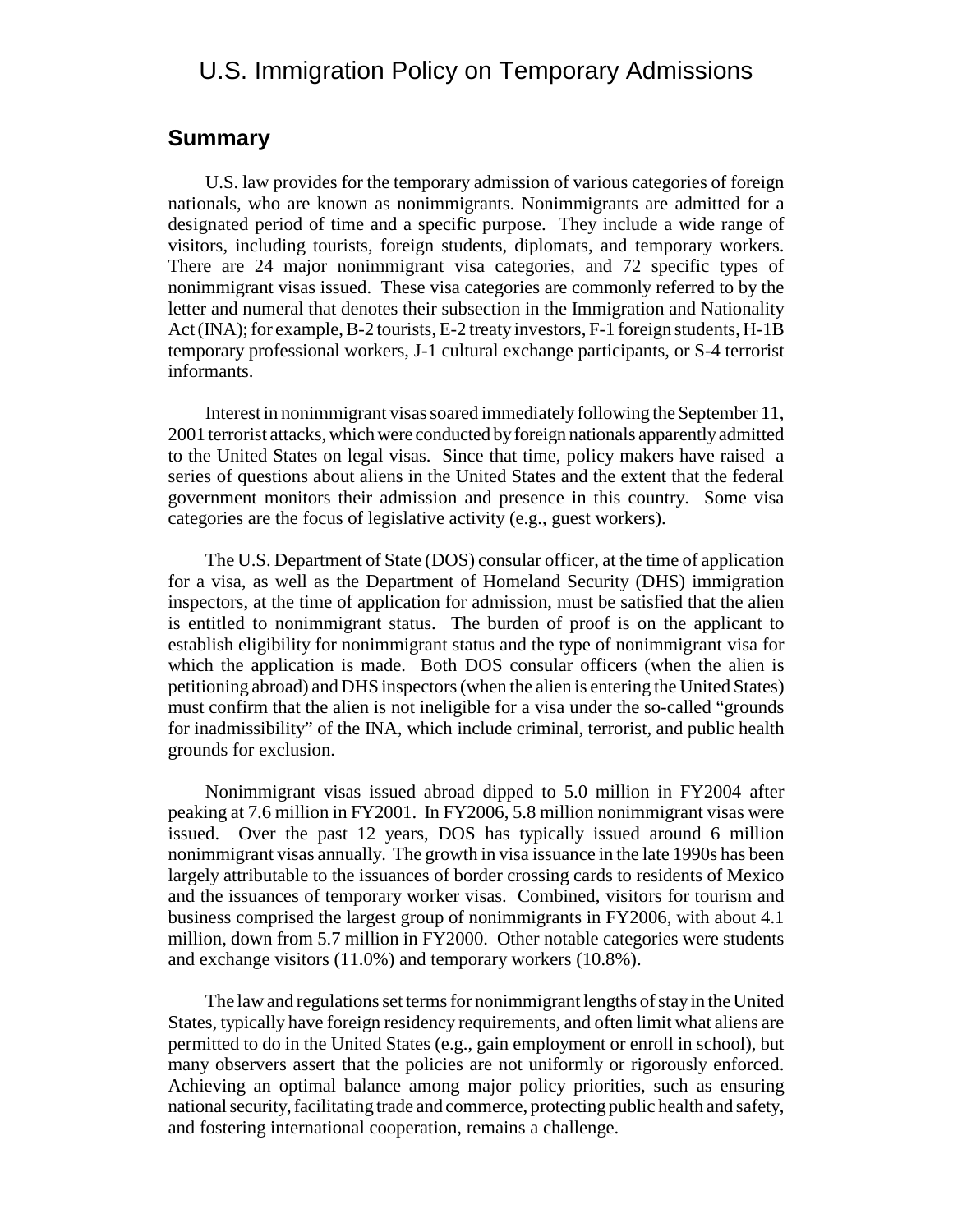## **Contents**

| Multinational Corporate Executives and International Investors 3                                     |
|------------------------------------------------------------------------------------------------------|
|                                                                                                      |
|                                                                                                      |
|                                                                                                      |
|                                                                                                      |
|                                                                                                      |
|                                                                                                      |
|                                                                                                      |
|                                                                                                      |
|                                                                                                      |
|                                                                                                      |
| Length of Stay $\dots \dots \dots \dots \dots \dots \dots \dots \dots \dots \dots \dots \dots \dots$ |
|                                                                                                      |
|                                                                                                      |
|                                                                                                      |
|                                                                                                      |
|                                                                                                      |
|                                                                                                      |
|                                                                                                      |
|                                                                                                      |
|                                                                                                      |
|                                                                                                      |
|                                                                                                      |
|                                                                                                      |
|                                                                                                      |
|                                                                                                      |
| Temporary Skilled and Professional Workers  19                                                       |
|                                                                                                      |
|                                                                                                      |
|                                                                                                      |
|                                                                                                      |
|                                                                                                      |

# **List of Figures**

| Figure 4. Nonimmigrant <i>Admissions</i> by Region, FY1998-FY2006 11 |  |
|----------------------------------------------------------------------|--|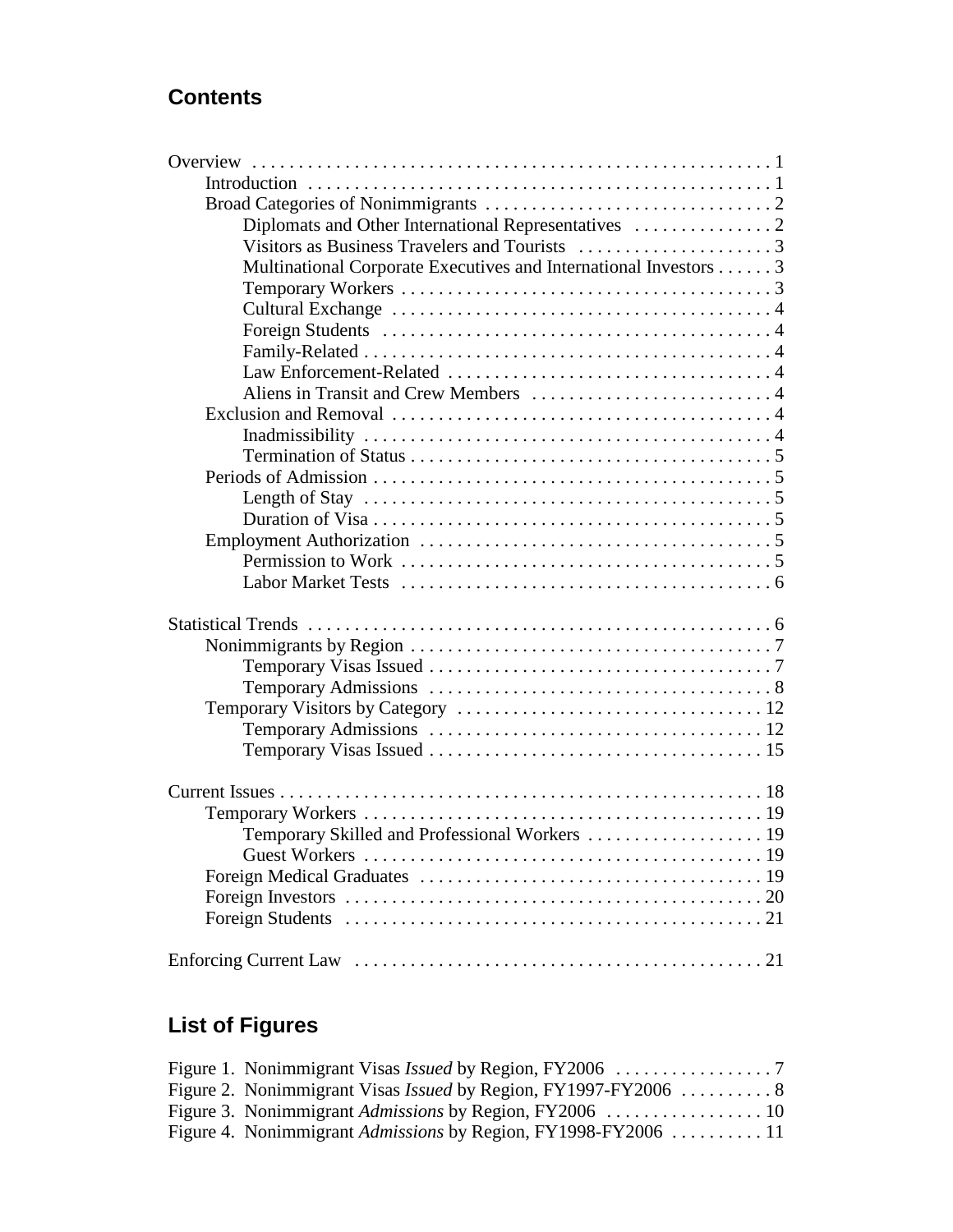| Figure 5. Nonimmigrant Admissions by Category, FY2006 13                  |  |
|---------------------------------------------------------------------------|--|
| Figure 6. Admissions of Nonimmigrants Other Than Visitors,                |  |
|                                                                           |  |
| Figure 7. Admissions of Nonimmigrant Visitors, FY1998-FY2006 15           |  |
| Figure 8. Nonimmigrant Visas <i>Issued</i> by Category, FY2006 16         |  |
| Figure 9. Visas <i>Issued</i> to Nonimmigrants Other Than Visitors,       |  |
|                                                                           |  |
| Figure 10. Visas <i>Issued</i> to Nonimmigrant Visitors, FY2002-FY2006 18 |  |
|                                                                           |  |

# **List of Tables**

| Table 1. Periods of Stay and Foreign Residency Requirements for           |  |
|---------------------------------------------------------------------------|--|
|                                                                           |  |
| Table 2. Employment Authorization, Numerical Limits, and FY2006 Issuances |  |
|                                                                           |  |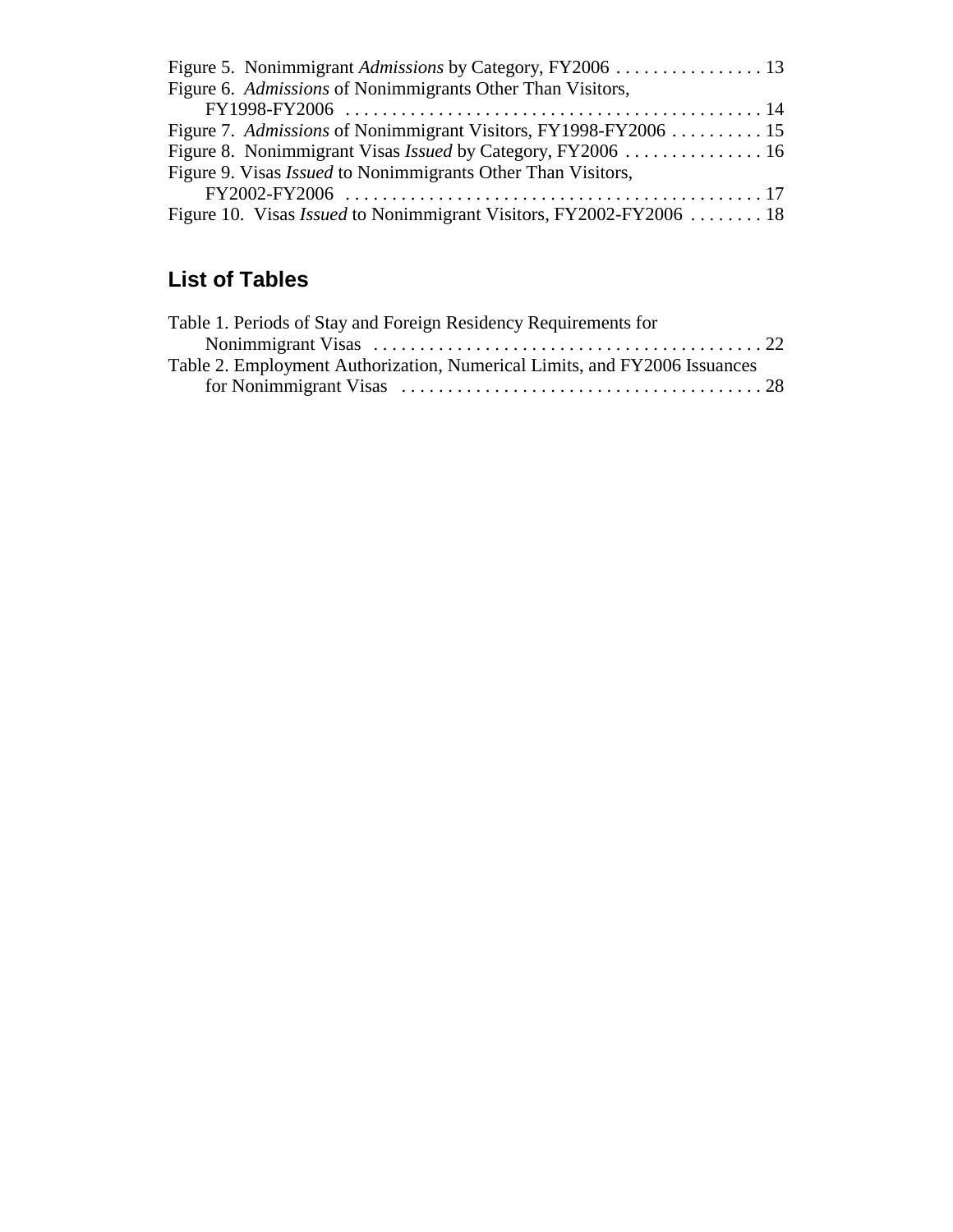# U.S. Immigration Policy on Temporary Admissions

## **Overview**

#### **Introduction**

U.S. law provides for the temporary admission of various categories of foreign nationals, who are known as nonimmigrants. Nonimmigrants are admitted for a designated period of time and a specific purpose. Nonimmigrants include a wide range of people, such as tourists, foreign students, diplomats, temporary agricultural workers, exchange visitors, internationally-known entertainers, foreign media representatives, intracompany business personnel, and crew members on foreign vessels.

Legislative activity usually focuses on specific visa categories, and legislative revisions to temporary visa categories have usually occurred incrementally. Interest in nonimmigrant visas as a group, however, soared immediately following the September 11, 2001 terrorist attacks, which were conducted by foreign nationals admitted to the United States on temporary visas. Since that time, policy makers have raised a series of questions about aliens in the United States and the extent that the federal government monitors their admission and presence in this country. The Enhanced Border Security and Visa Entry Reform Act (P.L. 107-173), provisions in the Homeland Security Act (P.L. 107-296), and provisions in the Intelligence Reform and Terrorism Prevention Act of 2004 (P.L. 108-458) are examples of broad reforms of immigration law to tighten procedures and oversight of aliens temporarily admitted to the United States.<sup>1</sup>

Foreign nationals may be admitted to the United States temporarily or may come to live permanently. $^2$  Those admitted on a permanent basis are known as immigrants or legal permanent residents (LPRs), while those admitted on a temporary basis are known as nonimmigrants. Aliens who are in the United States without authorization (i.e., illegal aliens) are not discussed in this report.

U.S. immigration policy, embodied in the Immigration and Nationality Act (INA), presumes that all aliens seeking admission to the United States are coming to

<sup>1</sup> For a full discussion of current legislative activity, see CRS Report RL34204, *Immigration Legislation and Issues in the 110th Congress*, coordinated by Andorra Bruno, hereafter cited as *Immigration Legislation and Issues in the 110th Congress*.

<sup>2</sup> For background and analysis of visa issuance policy, see CRS Report RL31512, *Visa Issuances: Policy, Issues, and Legislation*, by Ruth Ellen Wasem.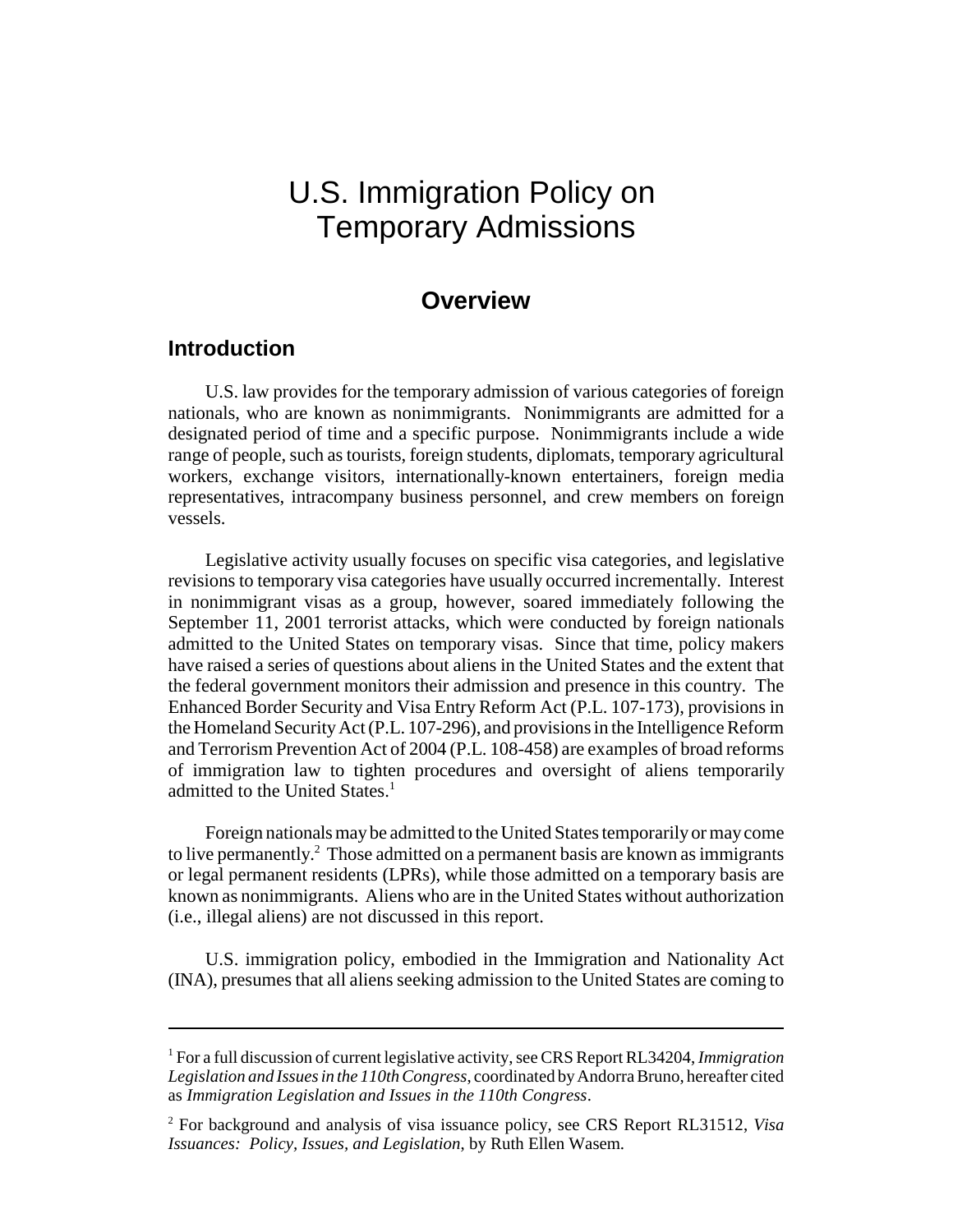live permanently.<sup>3</sup> As a result, nonimmigrants must demonstrate that they are coming for a temporary period and for a specific purpose. The U.S. Department of State (DOS) consular officer, at the time of application for a visa, as well as the Department of Homeland Security (DHS) immigration inspectors, at the time of application for admission, must be satisfied that the alien is entitled to a nonimmigrant status.4 The burden of proof is on the applicant to establish eligibility for nonimmigrant status and the type of nonimmigrant visa for which the application is made. The law exempts only the H-1 workers, L intracompany transfers, and V family members from the requirement that they prove that they are not coming to live permanently.5

This report begins with a synthesis of the nonimmigrant categories according to the purpose of the visa. It discusses the periods of admission and length of stay and then summarizes grounds for inadmissibility and removal as well as reasons for termination of status. It describes the circumstances under which nonimmigrants may work in the United States and follows with an analysis of nonimmigrant admissions. The report concludes with a discussion of issues, followed by two detailed tables analyzing key admissions requirements across all nonimmigrant visa types.

#### **Broad Categories of Nonimmigrants**

There are 24 major nonimmigrant visa categories, and 72 specific types of nonimmigrant visas issued currently.<sup>6</sup> Most of these nonimmigrant visa categories are defined in  $\S 101(a)(15)$  of INA. These temporary visas may be grouped under the broad labels described below.

**Diplomats and Other International Representatives.** Ambassadors, consuls, and other official representatives of foreign governments (and their immediate family and servants) enter the United States on A visas. Official representatives of international organizations (and their immediate family and servants) are admitted on G visas. Those nonimmigrants entering under the auspices

 $3 \text{ } $214(b) \text{ of INA.}$ 

<sup>4</sup> 22 CFR §41.11(a).

 $5 \text{ }\frac{1}{2}$  \$214(b) of INA. Nonimmigrant visas are commonly referred to by the letter and numeral that denotes their subsection in §101(a)(15). Hence, the principal visa holder for vocational student category as provided for in  $\S 101(a)(15)(M)(i)$  would be known as an "M-1," while a spouse or dependent of the principal as provided for under  $\S 101(a)(15)(ii)$  would be known as an "M-2," etc.

<sup>&</sup>lt;sup>6</sup> Law on nonimmigrants dates back to the Immigration Act of 1819. An immigration law enacted in 1924 defined several classes of nonimmigrant admission. The disparate series of immigration and nationality laws were codified into the INA in 1952. Major laws amending the INA are the Immigration Amendments of 1965, the Refugee Act of 1980, the Immigration Reform and Control Act of 1986, the Immigration Act of 1990, and the Illegal Immigration Reform and Immigrant Responsibility Act of 1996. The newest family-related nonimmigrant visa — known as the V visa — was folded into the District of Columbia FY2001 appropriations conference agreement (H.R. 4942, H.Rept. 106-1005), which became P.L. 106-553.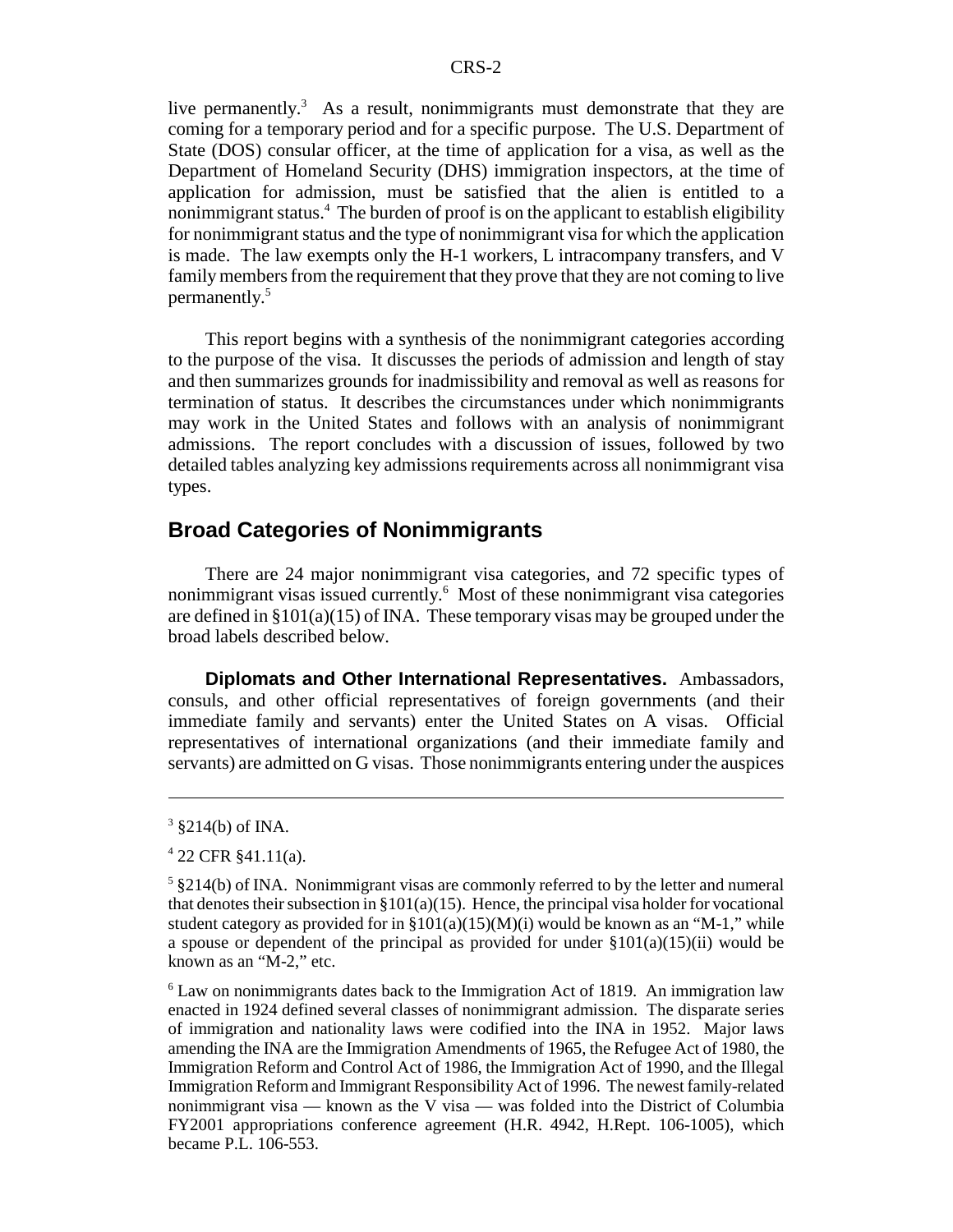of the North Atlantic Treaty Organization (NATO) have their own visa categories. Aliens who work for foreign media use the I visa.

**Visitors as Business Travelers and Tourists.** B-1 nonimmigrants are visitors for business and are required to be seeking admission for activities other than purely local employment or hire. The difference between a business visitor and a temporary worker also depends on the source of the alien's salary. To be classified as a visitor for business, an alien must receive his or her salary from abroad and must not receive any remuneration from a U.S. source other than an expense allowance and reimbursement for other expenses incidental to temporary stay.

The B-2 visa is granted for temporary visitors for "pleasure," otherwise known as tourists. Tourists, who are encouraged to visit as a boon to the U.S. economy, have consistently been the largest nonimmigrant class of admission to the United States. A B-2 nonimmigrant may not engage in any employment in the United States.

Many visitors, however, enter the United States without nonimmigrant visas through the Visa Waiver Program. This provision of the INA allows the Attorney General to waive the visa documentary requirements for aliens coming as visitors from 28 countries (e.g., Australia, France, Germany, Italy, Japan, New Zealand, Switzerland, and the United Kingdom).<sup>7</sup>

**Multinational Corporate Executives and International Investors.** Intracompany transferees who are executive, managerial, and have specialized knowledge and who are continuing employment with an international firm or corporation are admitted on the L visas. Aliens who are treaty traders enter as E-1 while those who are treaty investors use E-2 visas.<sup>8</sup>

**Temporary Workers.** The major nonimmigrant category for temporary workers is the H visa. Professional specialty workers (H-1B), nurses (H-1C) agricultural workers (H-2A) and unskilled temporary workers (H-2B) are included.<sup>9</sup> Persons with extraordinary ability in the sciences, arts, education, business, or athletics are admitted on O visas, while internationally recognized athletes or members of an internationally recognized entertainment group come on P visas. Aliens working in religious vocations enter on R visas. Temporary professional workers from Canada and Mexico may enter according to terms set by the North American Free Trade Agreement (NAFTA) on TN visas.

<sup>7</sup> See CRS Report RL32221, *Visa Waiver Program*, by Alison Siskin, hereafter cited as *Visa Waiver Program*.

<sup>8</sup> See CRS Report RL33844, *Foreign Investor Visas: Policies and Issues*, by Chad C. Haddal, and CRS Report RL32030, *Immigration Policy for Intracompany Transfers (L Visa): Issues and Legislation*, by Ruth Ellen Wasem.

<sup>9</sup> See CRS Report RL30498, *Immigration: Legislative Issues on Nonimmigrant Professional Specialty (H-1B) Workers*, hereafter cited as *Immigration: Legislative Issues on Nonimmigrant Professional Specialty (H-1B) Workers*, and CRS Report RL32044, *Immigration: Policy Considerations Related to Guest Worker Programs*, by Andorra Bruno, hereafter cited as *Immigration: Policy Considerations Related to Guest Worker Programs*.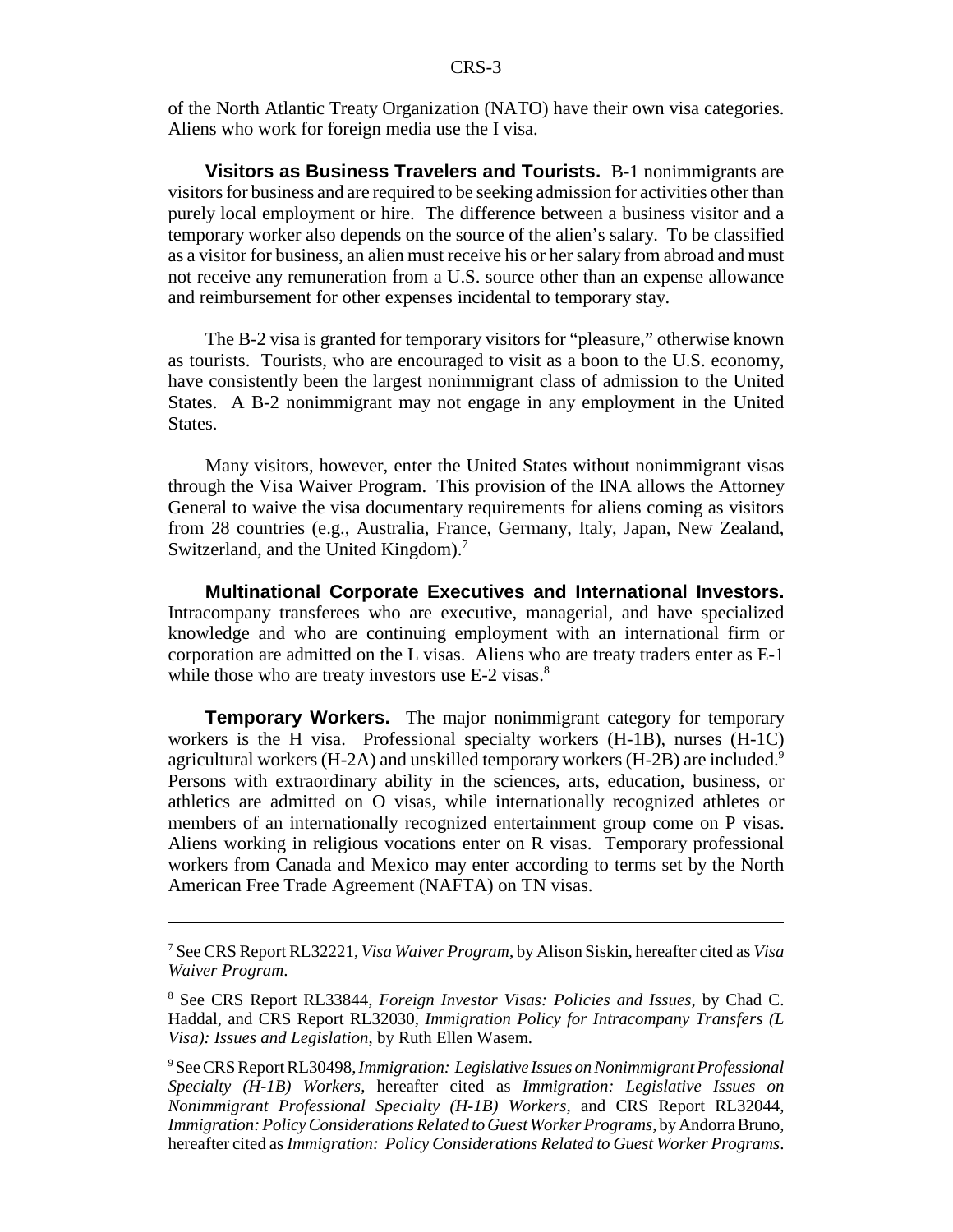**Cultural Exchange.** The broadest category for cultural exchange is the J visa. The J visa includes professors and research scholars, students, foreign medical graduates, teachers, camp counselors and au pairs who are participating in an approved exchange visitor program. Participants in special international cultural exchange programs from the former Soviet Union and Eastern bloc countries enter on Q-1 visas. Q-2 visas are for Irish young adults from the border counties who participate in approved cultural exchange programs.

**Foreign Students.** The most common visa for foreign students is the F-1 visa. It is tailored for international students pursuing a full-time academic education. Those students who wish to pursue a non-academic (e.g., vocational) course of study apply for an M visa. Foreign students are just one of many types of aliens who may enter the United States on a J-1 visa for cultural exchange.<sup>10</sup>

**Family-Related.** Fiances and fiancees of U.S. citizens come in on K visas. The 106<sup>th</sup> Congress added a transitional nonimmigrant visa — the V visa — for immediate relatives (spouse and children) of LPRs who have had petitions to also become LPRs pending for three years.

**Law Enforcement-Related.** The law enforcement-related visas are among the most recently created. The S visa is used by informants in criminal and terrorist investigations.11 Victims of human trafficking who participate in the prosecution of those responsible may get a T visa. Victims of other criminal activities, notably domestic abuse, who cooperate with the prosecution are eligible for the U visa.

**Aliens in Transit and Crew Members.** Two miscellaneous nonimmigrant categories are some of the earliest nonimmigrant categories enacted. The C visa is for aliens traveling through the United States en route to another destination, and the D visa is for alien crew members on vessels or aircraft.

#### **Exclusion and Removal**

**Inadmissibility.** Both DOS consular officers (when the alien is petitioning abroad) and DHS inspectors (when the alien is entering the United States) must confirm that the alien is not ineligible for a visa under the so-called "grounds for inadmissibility" of the  $\text{INA}^{12}$  These criteria categories are:

- health-related grounds;
- criminal history;
- security and terrorist concerns;
- public charge (e.g., indigence);

<sup>10</sup> For further discussion and analysis, see CRS Report RL31146, *Foreign Students in the United States: Policies and Legislation*, by Chad C. Haddal, hereafter cited as *Foreign Students in the United States: Policies and Legislation*.

<sup>&</sup>lt;sup>11</sup> For more information, see CRS Report RS21043, *Immigration: S Visas for Criminal and Terrorist Informants*, by Karma Ester.

 $12$  §212(b) of INA.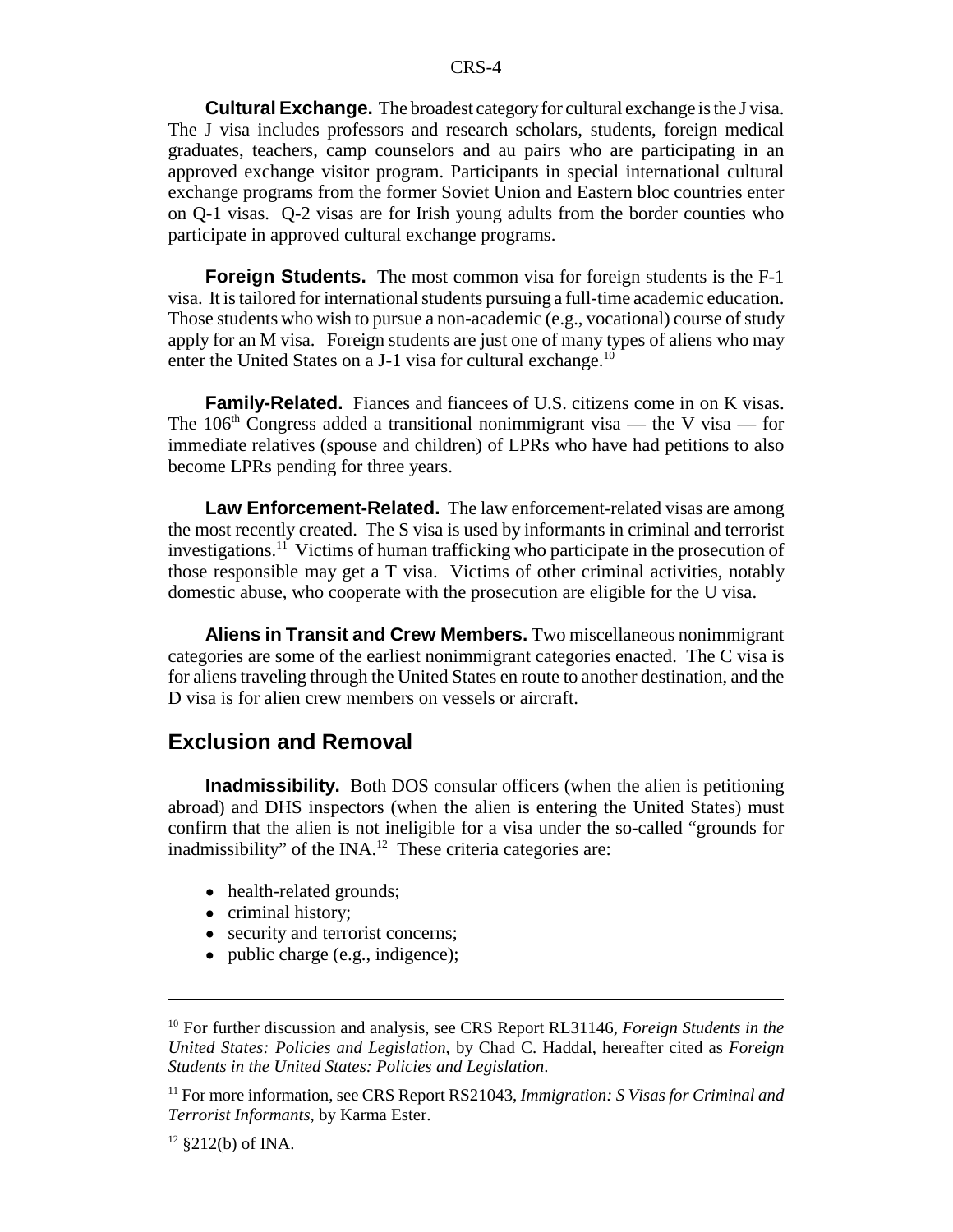- seeking to work without proper labor certification;
- illegal entrants and immigration law violations;
- lacking proper documents;
- ineligible for citizenship; and
- $\bullet$  aliens previously removed.<sup>13</sup>

The law provides waiver authority of these grounds (except for most of the security and terrorist-related grounds) for nonimmigrants on a case-by-case basis.<sup>14</sup>

**Termination of Status.** Consistent with the grounds of inadmissibility, the legal status of a nonimmigrant in the United States may be terminated based upon the nonimmigrant's behavior in the United States. Specifically, the regulations list national security, public safety and diplomatic reasons for termination. If a nonimmigrant who is not authorized to work does so, that employment constitutes a failure to maintain a lawful status. A crime of violence that has a sentence of more than one year also terminates nonimmigrant status.<sup>15</sup>

#### **Periods of Admission**

Length of Stay. Congress has enacted amendments and the executive branch has promulgated regulations governing areas such as the length and extensions of stay. For example, A-1 ambassadors are allowed to remain in the United States for the duration of their service, F-1 students to complete their studies, R-1 religious workers for up to three years, and D crew members for 29 days. Many categories of nonimmigrants are required to have a residence in their home country that they intend to return to as a stipulation of obtaining the visa. The law actually requires J-1 cultural exchange visa holders to go home for two years prior to returning to the United States (with some exceptions).

**Duration of Visa.** Separate from the length of stay authorized for the various nonimmigrant visas is the validity period of the visa issued by DOS consular officers. These time periods are negotiated country-by-country and category-by-category, generally reflecting reciprocal relationships for U.S. travelers to these countries. For example, a B-1 and B-2 visitor visa from Germany is valid for 10 years while B-1 and B-2 visas from Indonesia are valid for five years. The D crew member visa is valid for five years for Egyptians, but only one year for Hungarians.

#### **Employment Authorization**

**Permission to Work.** With the obvious exception of the nonimmigrants who are temporary workers or the executives of multinational corporations, most nonimmigrants are not allowed to work in the United States. Exceptions to this

<sup>13</sup> For a fuller analysis, see CRS Report RL32480, *Immigration Consequences of Criminal Activity*, by Michael John Garcia; and CRS Report RL32564, *Immigration: Terrorist Grounds for Exclusion of Aliens*, by Michael John Garcia and Ruth Ellen Wasem.

 $14 \text{ } $212(d)(3)$  and (4) of INA.

<sup>&</sup>lt;sup>15</sup> §214.1 of 8 CFR.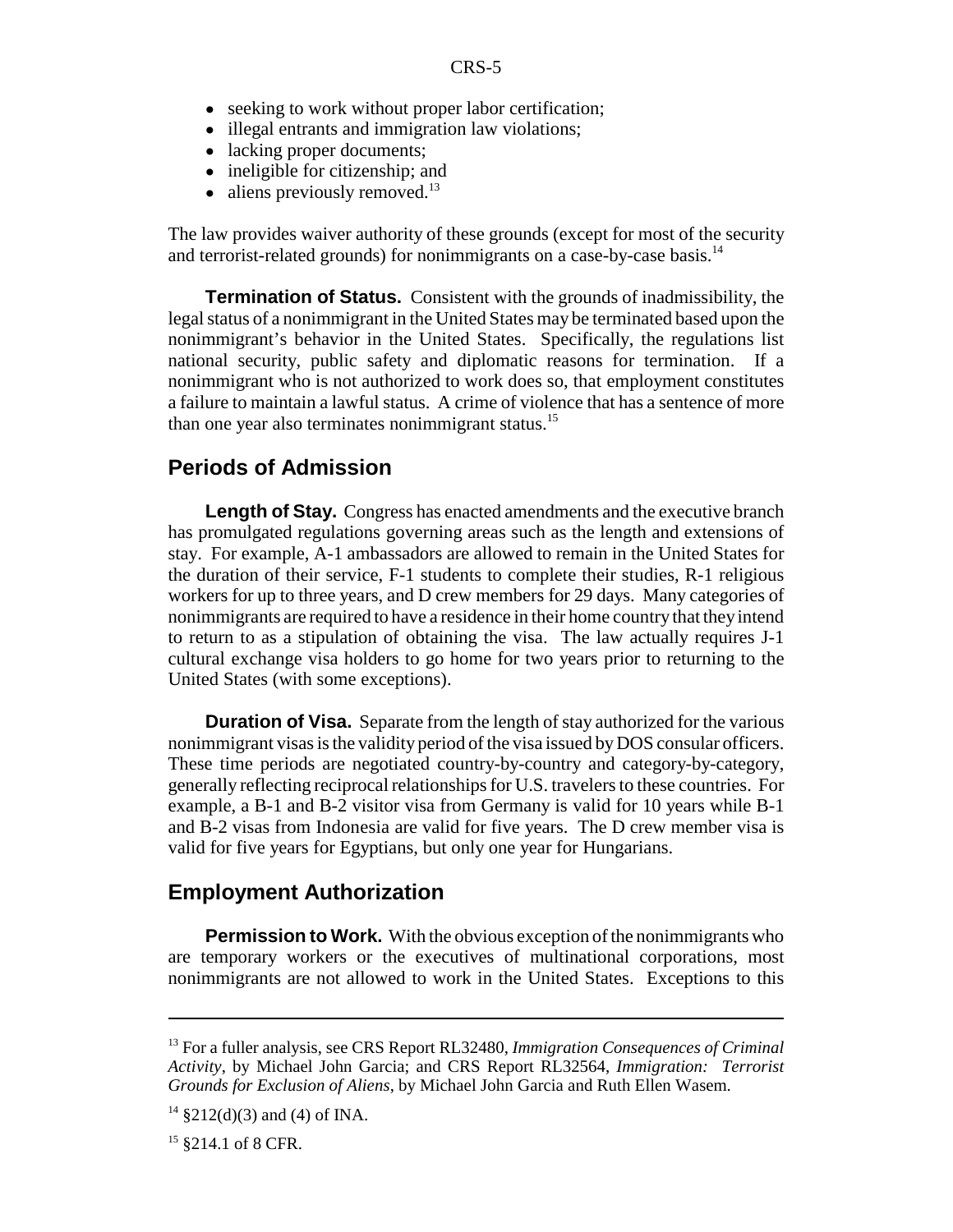policy are noted in **Table 2**, which follows at the end of this report. As stated above, working without authorization is a violation of law and results in loss of nonimmigrant status.

**Labor Market Tests.** The H-2 visas require that employers conduct an affirmative search for available U.S. workers and that the U.S. Department of Labor (DOL) determine that admitting alien workers will not adversely affect the wages and working conditions of similarly employed U.S. workers. Under this process known as labor certification — employers must apply to the DOL for certification that unemployed domestic workers are not available and that there will not be an adverse effect from the alien workers' entry.

The labor market test required for H-1 workers, known as labor attestation, is less stringent than labor certification. Any employer wishing to bring in an H-1B nonimmigrant must attest in an application to the DOL that the employer will pay the nonimmigrant the greater of the actual compensation paid to other employees in the same job or the prevailing compensation for that occupation; the employer will provide working conditions for the nonimmigrant that do not cause the working conditions of the other employees to be adversely affected; and, there is no strike or lockout. Employers recruiting H-1C nurses must attest that their employment will not adversely affect the wages and working conditions of similarly employed registered nurses; H-1C nurses will be paid the wage rate paid by the facility to similarly employed U.S. registered nurses; the facility is taking significant steps to recruit and retain sufficient U.S. registered nurses; and the facility is abiding by specified anti-strike and layoff protections.<sup>16</sup>

## **Statistical Trends**

In the United States, data are collected on visa issuance and alien admission, both of which have strengths and shortcomings. While the number of visas issued shows the potential number of foreign nationals who may seek admission to the United States, alien admissions depict the actual number of foreign nationals who were permitted entry into the United States. The admissions data, however, simply enumerate port of entry inspections, thus counting frequent travelers multiple times. The lack of an exit registration system in the United States makes an actual count of out-migration impossible.<sup>17</sup> Thus, the level of net migration of nonimmigrants (or the exact number of nonimmigrants in the United States at a given time) is unknown. The subsequent sections presents both admissions and issuance data for analysis of nonimmigrants by geographic region and by category.

<sup>16</sup> For a more complete analysis, see CRS Report RL33977, *Immigration of Foreign Workers: Labor Market Tests and Protections*, by Ruth Ellen Wasem.

 $17$  The law actually requires that all aliens be recorded into the entry-exit system, but the current system — US-VISIT — records only entry into the United States. For background on US-VISIT and the provisions requiring exit data, see CRS Report RL32234, *U.S. Visitor and Immigrant Status Indicator Technology Program (US-VISIT)*, by Lisa M. Seghetti and Stephen Viña, hereafter cited as *U.S. Visitor and Immigrant Status Indicator Technology Program (US-VISIT)*.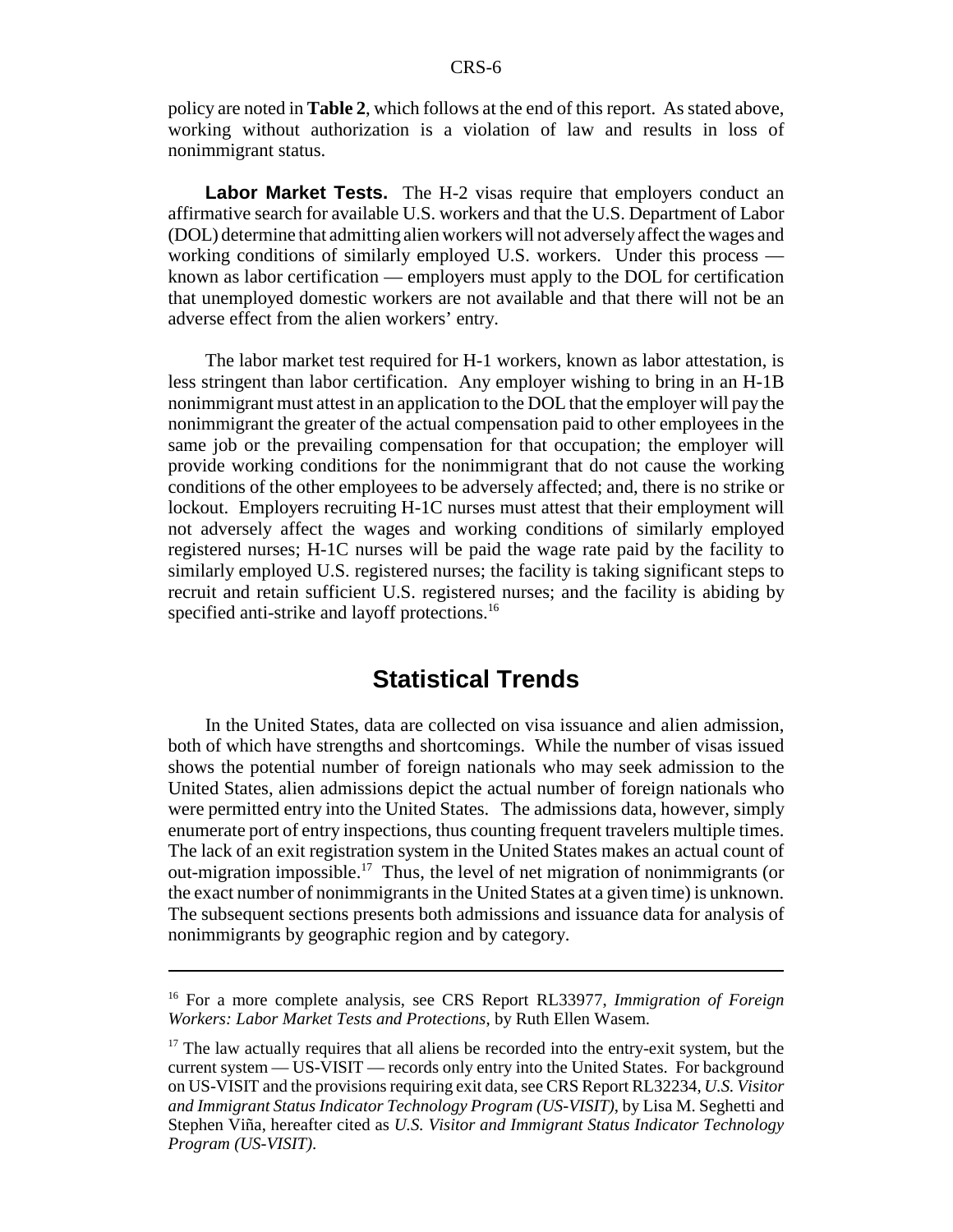#### **Nonimmigrants by Region**

**Temporary Visas Issued.** As **Figure 1** shows, there was a larger percentage of visas issued to foreign nationals from Asia than to any other region, accounting for 38.5% of the roughly 5.8 million nonimmigrant visas the DOS issued in FY2006. North American nonimmigrants (which included nationals of countries in Central America and the Caribbean) accounted for the next largest group of visa issuances at 23.1%, or approximately 1.34 million individuals. Europe and South America accounted for the third and fourth largest groups with 18.4% and 14.9% of the nonimmigrant visa issuances, respectively. Africa tallied 4.4% of the visas, while visa issuances for Oceania accounted for 0.8% of the total visa issuances in FY2006.



**Figure 1. Nonimmigrant Visas** *Issued* **by Region, FY2006**

**Source:** CRS presentation of DOS Bureau of Consular Affairs data. **Note:** N=5,836,718.

When analyzing the longitudinal data for visa issuances as depicted in **Figure 2** below, the number of visas issued by DOS in FY2006 was similar to the issuance level of the mid-1990s. However, the issuance level is 24.7% lower than the highest levels of the past decade. Visa issuances have declined from their FY2001 peak of 7.6 million visas to the FY2006 level of 5.8 million visas issued. Many attribute this decline to more stringent criteria for visa issuances and a greater burden of qualification placed upon the nonimmigrant visa applicant that have resulted from security concerns after the terrorist attacks of September 11, 2001.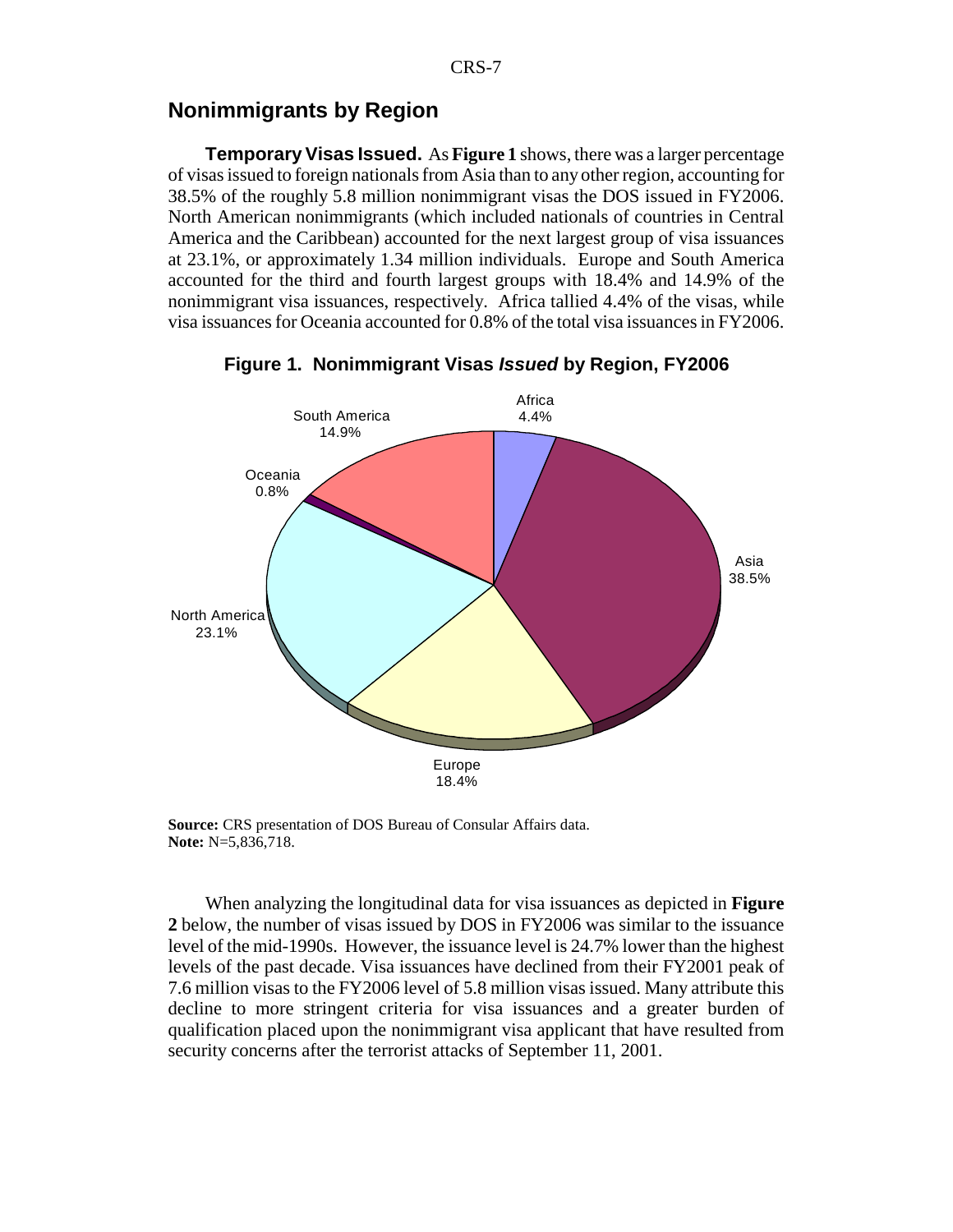

**Figure 2. Nonimmigrant Visas** *Issued* **by Region, FY1997-FY2006**

**Source:** CRS presentation of DOS Bureau of Consular Affairs data.

**Notes:** In FY1997, there were 46,377 visas issued to individuals with no nationality. In FY2006, there were 2,534 visas issued to this same category of applicants. The number of visas issued to individuals with no nationality decreased steadily over the course of the past decade.

The decline in these levels was largely due to the reduction of North American visas issued, as its levels in FY2006 constitute half of its levels in FY2001. The growth in the late 1990s has been largely attributable to two time-limited policies — the upgrade from border crossing cards to laser visas for residents of Mexico<sup>18</sup> and the increased ceiling on temporary foreign worker visas.<sup>19</sup> Visa issuance levels for other regions remained approximately the same as they were in FY2001. The only other notable changes in the longitudinal data for the given time span were a slight decrease in visas for European nationals, a slight increase in visas for Asian nationals, and a decrease in the visas granted to nationals from countries in the Oceanic region.

**Temporary Admissions.** The alternative method of measuring temporary migrations to the United States is with the nonimmigrant admissions data, and it comes with two important caveats. First, nonimmigrants are required to fill out I-94

 $18$  Section 104 of the Illegal Immigration Reform and Immigrant Responsibility Act of 1996 added to the definition of "border crossing identification card" a requirement that the regulations pertaining to the BCC include a requirement for the BCC to contain a machine-readable biometric identifier.

<sup>19</sup> *Immigration: Legislative Issues on Nonimmigrant Professional Specialty (H-1B) Workers*; and *Immigration: Policy Considerations Related to Guest Worker Programs*.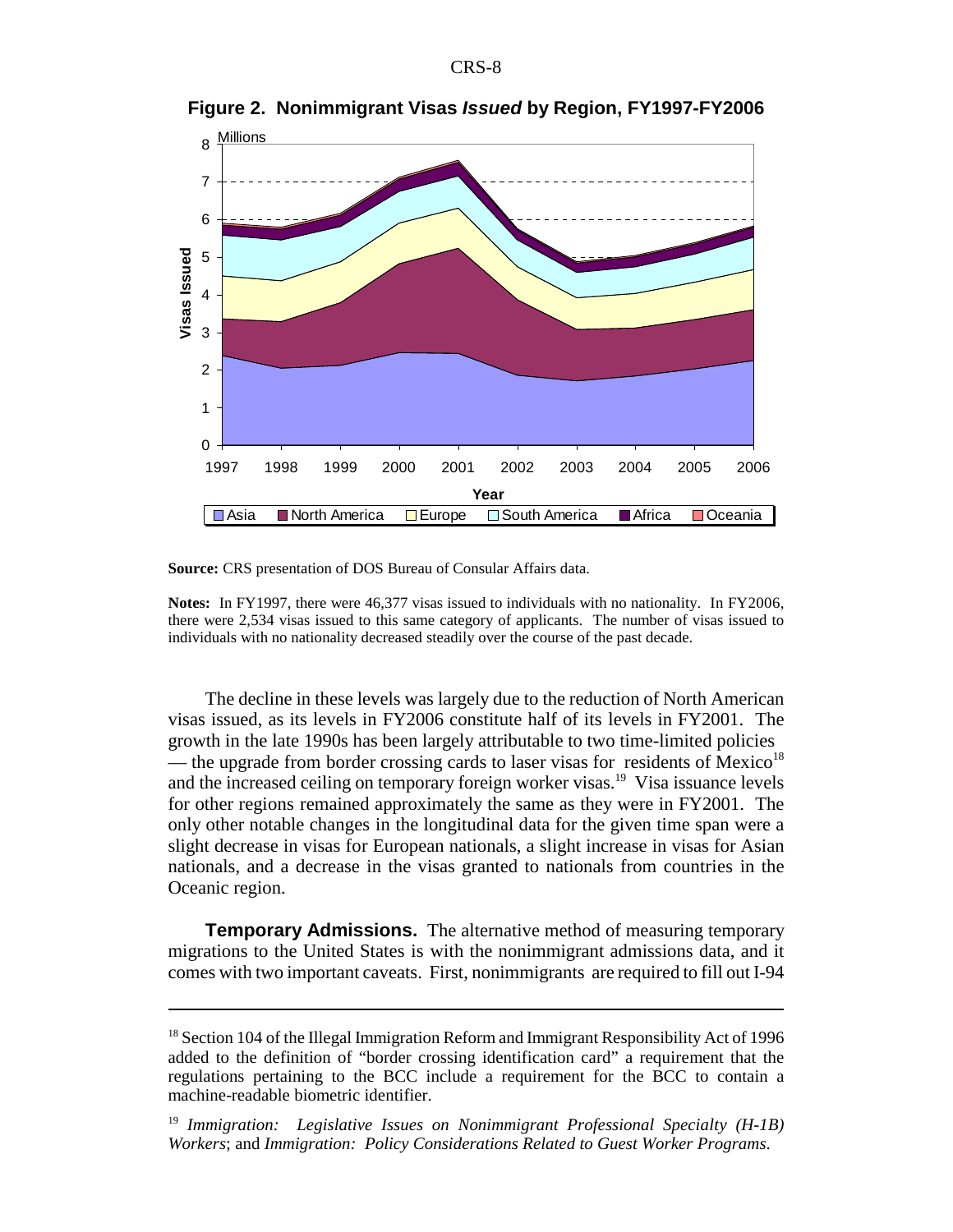forms20 for entry into the United States, and these I-94 entries constitute a total of approximately 33.7 million admissions in FY2006. Mexican nationals with Border Crossing Cards and Canadian nationals traveling for business or tourist purposes are not counted in these admission totals. These two latter groups accounted for the vast majority of admissions to the United States in FY2006, with approximately 141.0 million admissions.<sup>21</sup> Thus, the total number of admissions to the United States in FY2006 was approximately 174.7 million. Second, as previously mentioned, these data are tallies of admissions and not of individuals. Since many individuals depart and re-enter the United States during the same year, individuals may have multiple admissions in the DHS admissions data.

<sup>&</sup>lt;sup>20</sup> A Form I-94 is an Arrival-Departure Record issued by CBP at a port of entry that shows the date you arrived in the United States and the "Admitted Until" date, the date when your authorized period of stay expires.

<sup>21</sup> U.S. Department of Homeland Security, Office of Immigration Statistics, *Temporary Admissions of Nonimmigrants to the United States: 2006*, July 2007, pp. 1-2.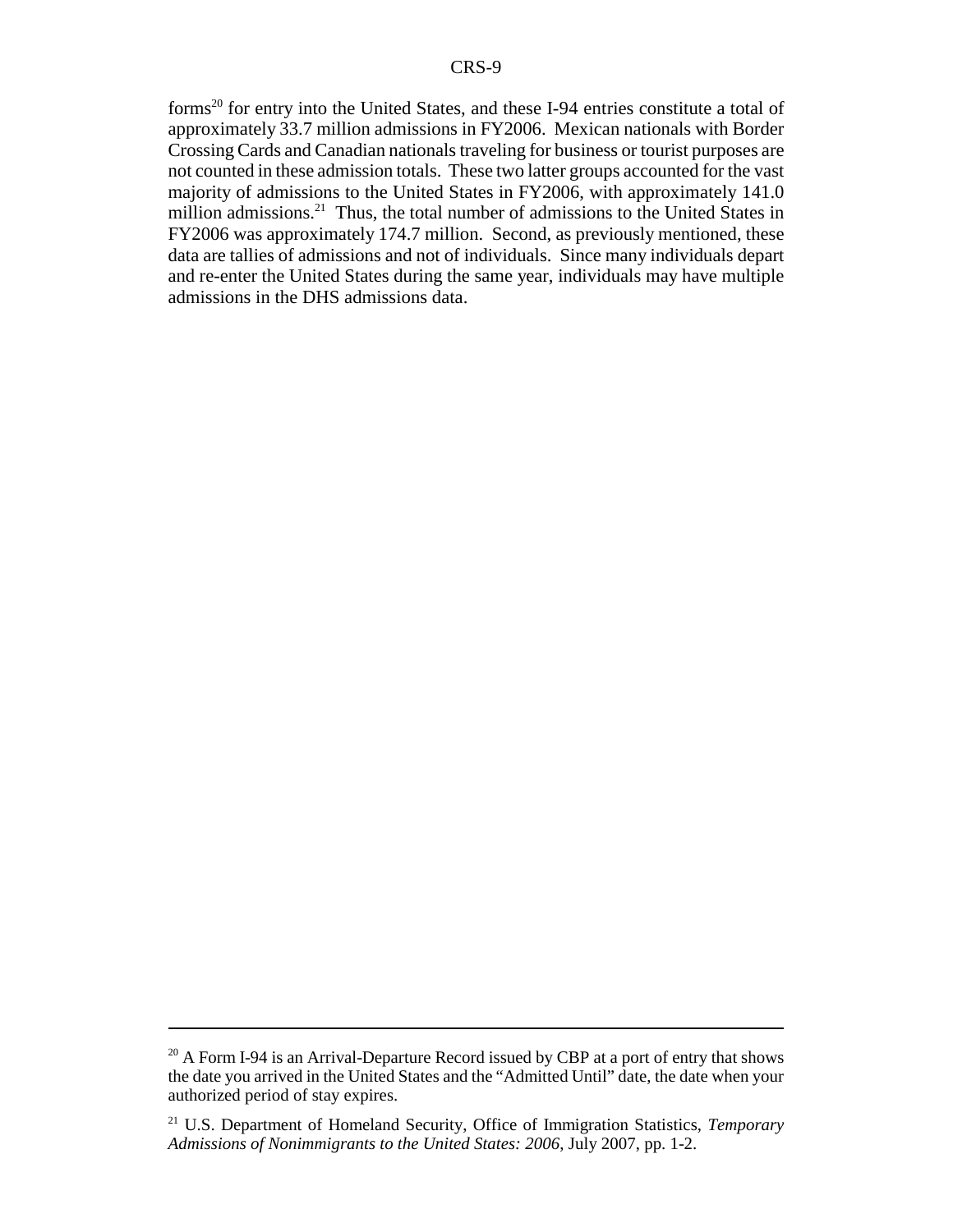



**Figure 3. Nonimmigrant** *Admissions* **by Region, FY2006**

**Source:** CRS presentation of DHS Office of Immigration Statistics data.

**Note:** N=33,667,328.

**Figure 3** shows the plurality of foreign nationals admitted into the United States in FY2006 were nationals of European states, which represented 38.1% of admissions. The second largest category of admitted individuals were foreign nationals from North American countries, with 25.2% of the admissions total. Foreign nationals from Asian countries, which constituted the largest visa issuance category, were the third-largest regional admission group and accounted for 24.8% of admissions into the United States — a discrepancy most likely attributable to the higher number of visa waiver countries in Europe. These Asian admissions constituted 8.3 million entries into the United States, while by comparison the European entries accounted for 12.8 million admissions. The fact that 24 of the 27 countries participating in the Visa Waiver Program were European, $^{22}$  in conjunction with the majority of all admissions being visitors, a plurality of European admissions was to be expected. South American entries accounted for 7.2% of FY2006 entries, or approximately 2.4 million persons, while the remaining categories of nationals from African and Oceanic regions (and individuals of "unknown" classification) constituted 1.6 million persons with 4.7% of the admissions total.

 $22$  The exceptions being Singapore, Japan, and Brunei.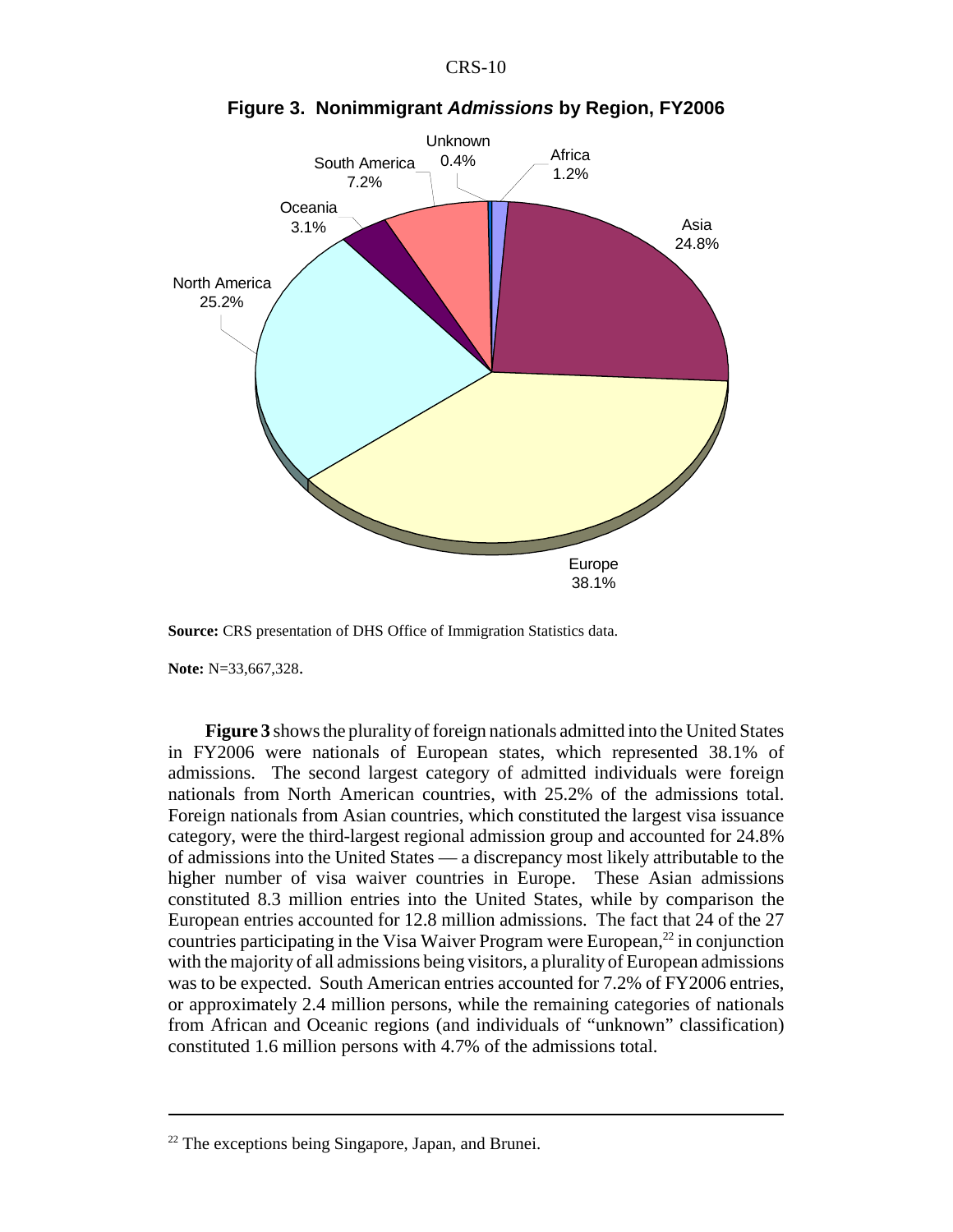

**Figure 4. Nonimmigrant** *Admissions* **by Region, FY1998-FY2006**

**Source:** CRS presentation of DHS Office of Immigration Statistics data.

**Figure 4** depicts the nonimmigrant admissions into the United States between FY1998-FY2006. The admissions data provided two periods of upward movement that increased the number of admissions of nonimmigrants by approximately 11.6% over the course of eight years. In FY1998, the number of nonimmigrants admitted at a U.S. port of entry was approximately 30.2 million, but by FY2005 this number had increased to 33.7 million admissions. The most significant sources of the trend were increasing numbers of nonimmigrants from the European and North American region. Whereas other regions witnessed lesser increases in their admission levels, the North American-based increased from 5.5 million in FY1998 to 8.5 million in  $FY2006$ , an increase of 3.4 million nonimmigrants.<sup>23</sup> Furthermore, the Europeanbased admissions nonimmigrant admissions increased from a level of 12.1 million in FY1998 to 12.8 million in FY2006. This change constituted an increase of roughly 750,000 annual admissions or a percentage increase of 6.2% over the course of the past eight years.

 $23$  Although this increase in North American-based nonimmigrant admissions was partly attributable to the new rule structure under the North American Free Trade Agreement (NAFTA), it is worth noting that the more significant upward trends in North Americanbased admissions occurred in the late 1990s, several years after NAFTA's implementation. For more information, see CRS Report RL32982, *Immigration Issues in Trade Agreements*, by Ruth Ellen Wasem.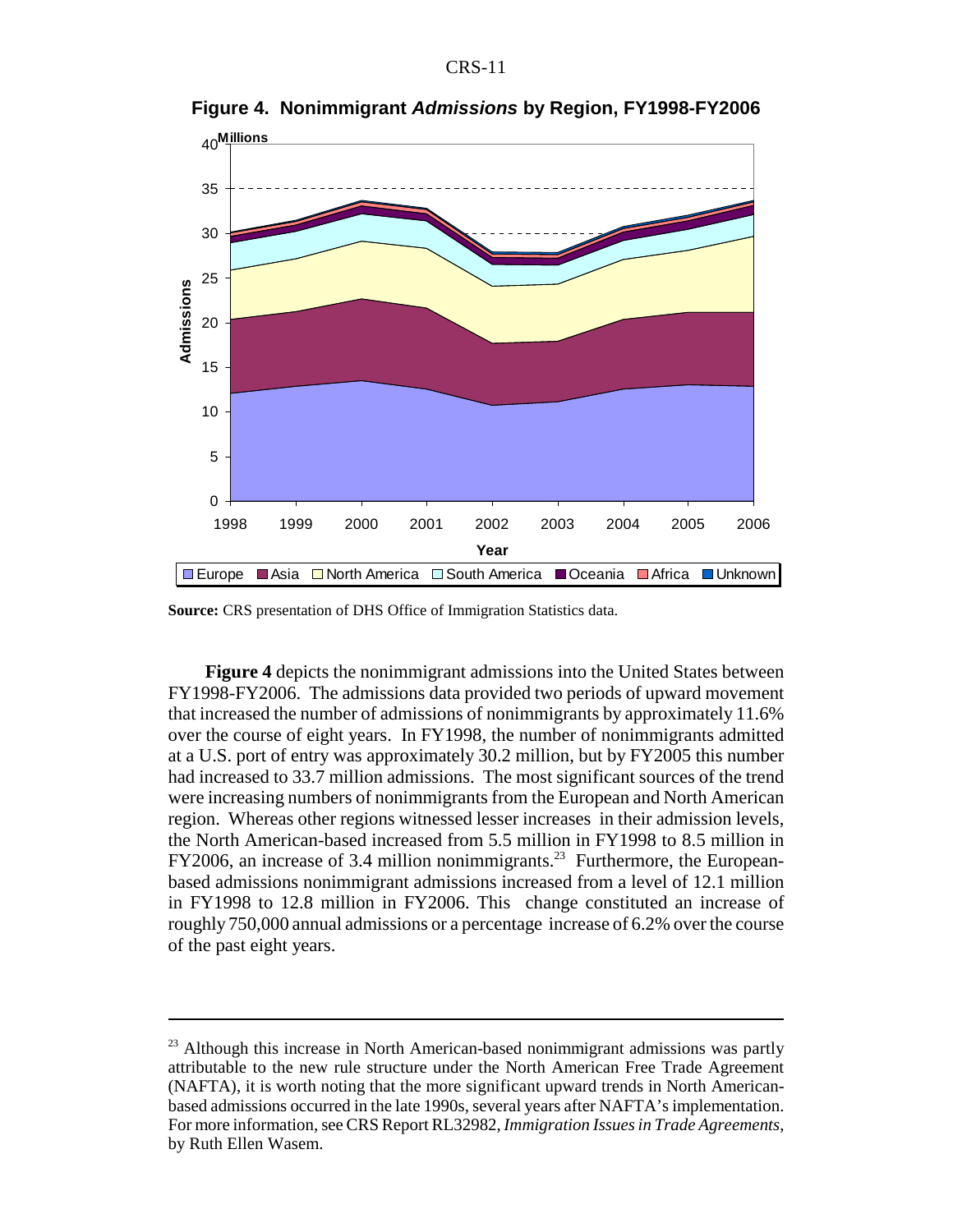Finally, the admission levels of nationals from North American countries was largely unchanged following the September 11 attacks, as **Figure 4** shows. This finding not only contrasted the visa issuances in **Figure 2**, but the admissions levels of nationals based out of other regions. Every other region experienced some reduction of admissions of their nationals in FY2002, but recovered to near FY2001 levels in FY2006.

#### **Temporary Visitors by Category**

**Temporary Admissions.** An alternative way of analyzing nonimmigrant data is to group nonimmigrants by visa category. **Figure 5** below shows that for FY2006, 88.9% of the foreign nationals admitted into the United States were classified into the visitor categories of visas (including the "Visa Waiver Program" and "other business and travel"). This figure depicts roughly 33.7 million persons admitted at various ports of entry in FY2006. The only other category of admissions which constituted more than 5% of the admissions total were those of temporary workers, which when combined accounted for 5.1% of admissions, or approximately 1.7 million temporary worker admissions. Students and exchange admissions was the third largest category with 1.2 million arrivals, and accounted for 3.5% of the total. The remaining categories of nonimmigrant admissions cumulatively represented 2.3% of foreign nationals admitted. Thus, foreign nationals categorized into any remaining categories (including unknown category) accounted for roughly 750,000 admissions into the United States.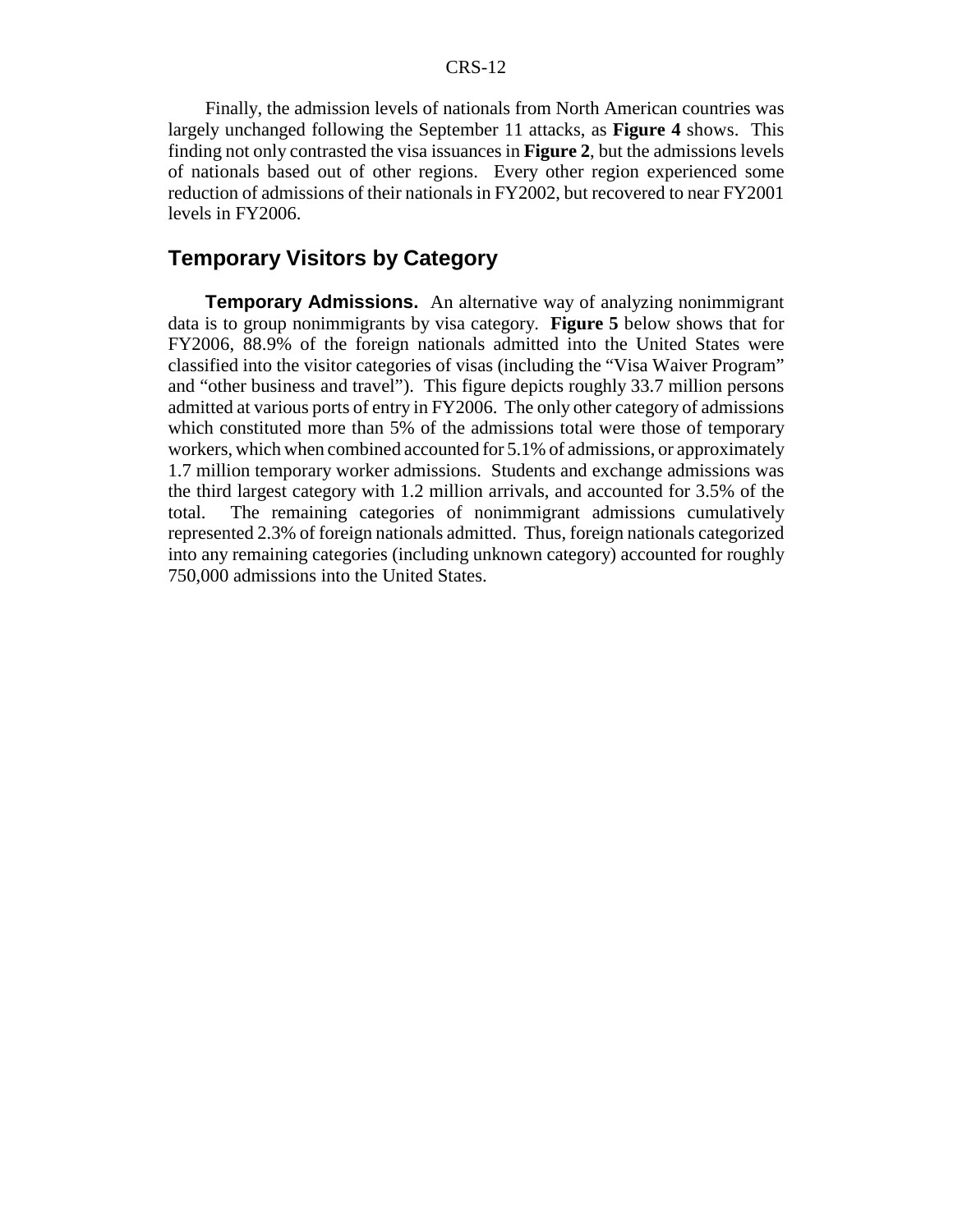

**Figure 5. Nonimmigrant** *Admissions* **by Category, FY2006**

**Source:** CRS presentation of DHS Office of Immigration Statistics data.

**Note:** N=33,667,328.

The data on temporary visitors are the dominant category in both the admissions and issuance data. Thus, to more effectively analyze trends over time, the temporary visitors category is analyzed separately from other categories. As **Figure 6** below illustrates, the largest absolute growth of nonimmigrants other than visitors has come in the category of temporary workers. In FY2006, temporary workers accounted for 1,709,953 admissions into the United States (excluding admissions on laser visas), which constitutes a 69.2% increase over FY1998. Notably, admissions of foreign students in FY2006 recovered to FY2001 levels, and the growth rate for FY2005- FY2006 paralleled the trend for FY1998-FY2001. The number of admissions for students, exchange visitors, and their families in FY2006 was 1,168,020. The other notable development since FY2001 has been the recent decline of admissions classified as unknown or that qualify for admission through the LIFE Act visa categories.24 After peaking in FY2003 with 109,089 admissions, LIFE Act admissions have declined to 76,726 admissions in FY2006, a drop of 29.7%. Moreover, admissions classified as unknown dropped from a 10-year high of 137,585 in FY2005 to 110,829 in FY2006, a decline of 19.5%. However, this level is still more than five times higher that the 10-year low from FY1999 of 20,273.

<sup>24</sup> The Legal Immigration Family Equity (LIFE) Act of 2000 (Title XI of P.L. 106-553) provides for the K and V nonimmigrant visa categories. These categories are set aside for fiancees  $(K-1)$  and children of fiancees  $(K-2)$  of U.S. citizens, spouses  $(K-3)$  and children of spouses (K-4) of U.S. citizens with visas pending, and spouses  $(V-1)$ , children $(V-2)$ , and dependents (V-3) of legal permanent residents with visas pending.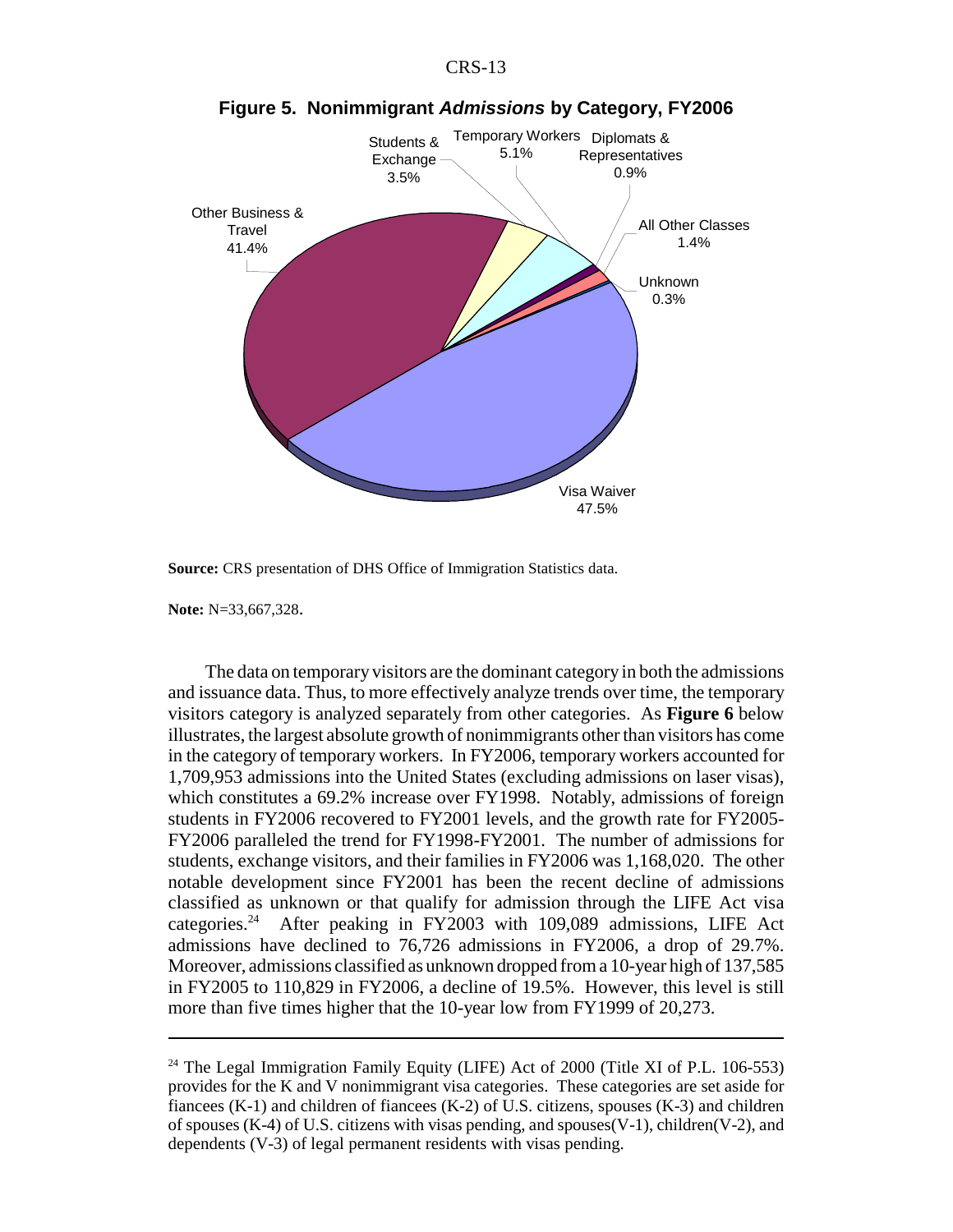

**Figure 6.** *Admissions* **of Nonimmigrants Other Than Visitors, FY1998-FY2006**

**Source:** CRS presentation of DHS Office of Immigration Statistics data.

**Note:** Laser visas are not included in the data depicted.

Analysis of admissions data for nonimmigrant temporary visitors in **Figure 7** reveals that a large majority of such nonimmigrants are admitted for tourism (or "pleasure") purposes. In FY2006, of the roughly 29.9 million nonimmigrant temporary visitors, 83.2%, or nearly 24.9 million, constituted tourists. Within this group, 12.9 million came on regular visa waiver travel, 700,000 came on Guam visa waivers, and 11.3 million were admitted on B-2 visas. Although the overall proportion of tourists to business travelers has seen little change since FY1998, there has been a small shift within the tourist category. Whereas 40.4% of FY1998 tourist admissions were on B-2 visas, the corresponding measure for FY2006 was 45.3%. As for temporary visitors for business, this group accounted for 5.0 million admissions in FY2006, or roughly 16.8% of the nonimmigrant temporary visitors. Among the temporary business visitors in FY2006, almost 2.7 million entered on B-1 visas, roughly 2.4 million were admitted on general visa waivers, and 2,226 business visa waivers from Guam. Since FY1998, temporary business admissions have grown by 14.2%.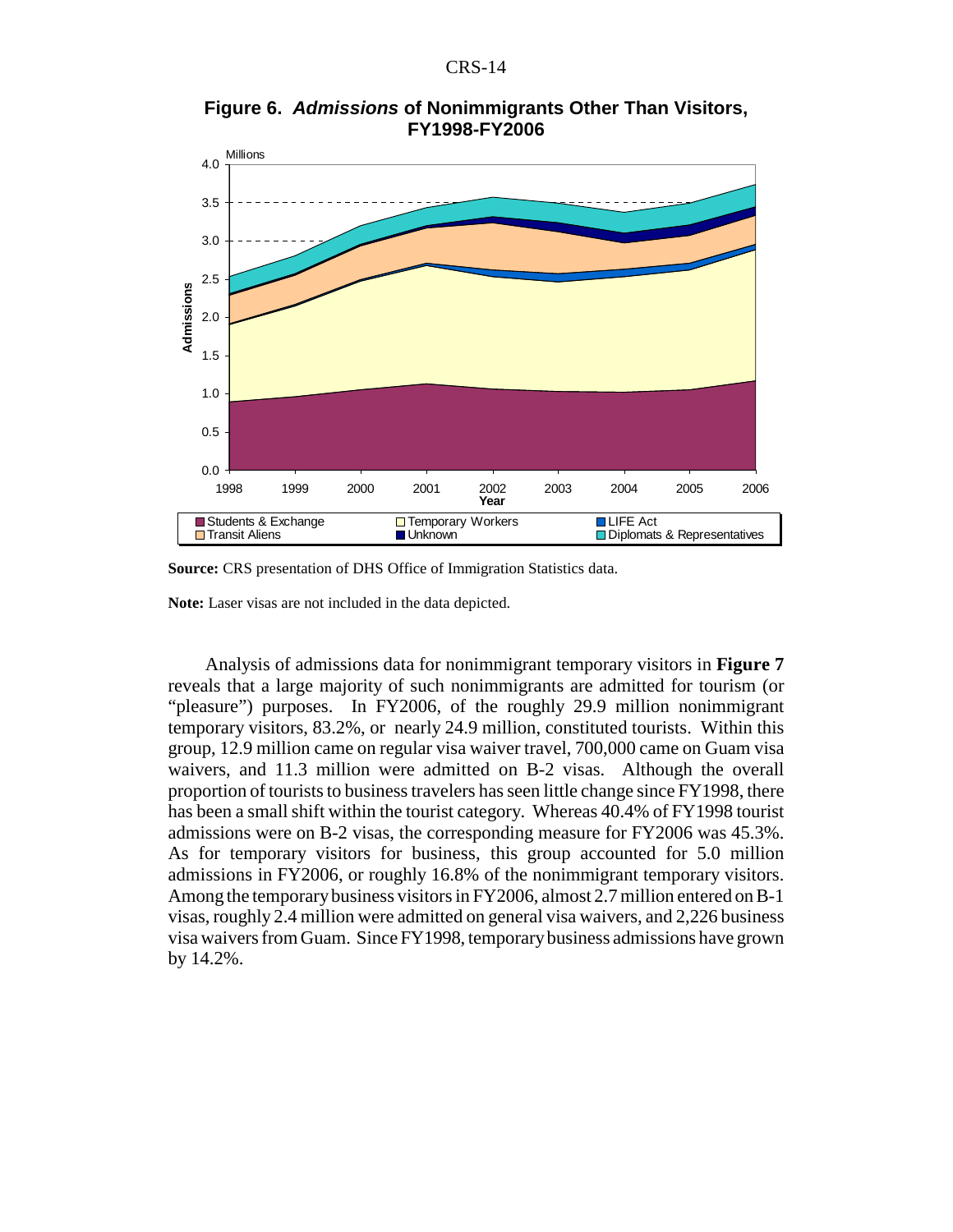

**Figure 7.** *Admissions* **of Nonimmigrant Visitors, FY1998-FY2006**



**Note:** Category data for nonimmigrant visitors was not available for FY2000-FY2001.

**Temporary Visas Issued.** Breaking down the visa issuance data for FY2006, **Figure 8** demonstrates that 69.8 % of the visas issued for entry into the United States was to individuals entering on visitor visas. Consequently, the volume of visitors visa was at a rate 6.4 times higher than the next largest category. The subsequent two largest categories of issuances in FY2006 were for student and exchange visitor visas, which accounted for 11.0% of visas issued, and temporary workers, which represented 10.8% of issuances. Additionally, the visas issued for crew members and others in transit accounted for 5.2% of the visa issuances for FY2006. The remaining visas issued constituted 3.2% of the total.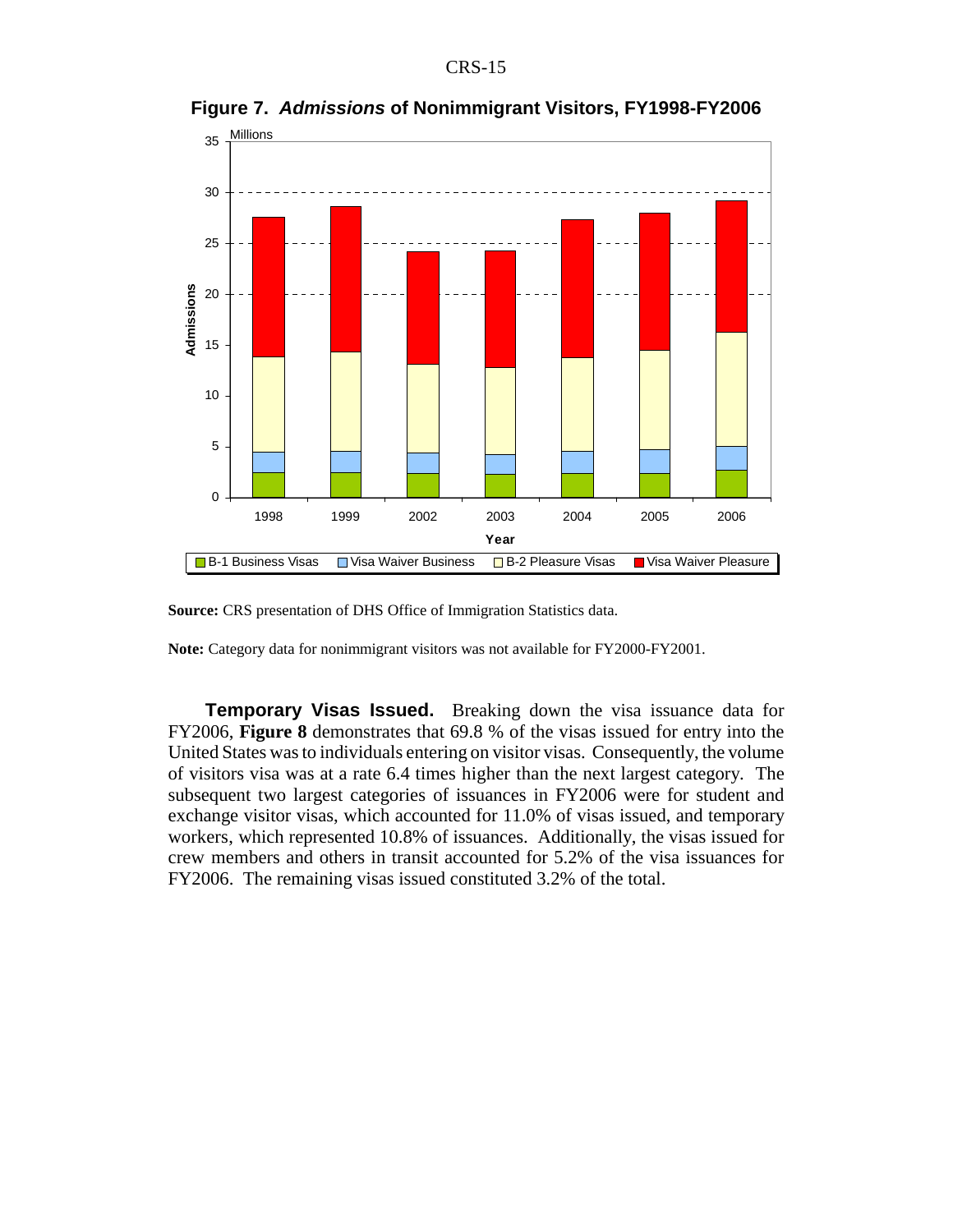

#### **Figure 8. Nonimmigrant Visas** *Issued* **by Category, FY2006**

**Source:** CRS presentation of DOS Bureau of Consular Affairs data.

**Note:** N=5,836,718.

The graphical depiction of visas issued to nonimmigrants other than temporary visitors provided in **Figure 9**, below, shows the large representation of students and exchange visitors, as well as temporary workers, within issuance categories. Each of these issuance categories has grown between FY2002 and FY2006, with the student category increasing by 17.3% and the temporary worker category increasing by  $21.7\%$ <sup>25</sup> The FY2006 level of the former category was 642,097, while the level of the latter category was 628,390. An additional category that experienced a growth in issuance during FY2002-FY2006 was that of crew and transit personnel, which increased by 32.9% during that time period and had an FY2006 level of 302,641 visas issued. Yet, the FY2006 level is 9.9% lower than the five-year peak of 336,005 visas issued in FY2004. The category of Diplomats and representatives saw an issuance increase of 12.2% between FY2002 and FY2006, although the FY2006 level of 137,786 is 2.8% lower than the FY2005 level of 141,707. The remaining category of other classes witnessed a steady decline in its issuance during the five-year period, with a decline of 48.6% from the FY2002 level of 96,460 to the FY2006 level of 49,589. Cumulatively, all the categories of visas other than temporary visitors accounted for 30.2% of the visas issued in FY2006.

<sup>25</sup> *Foreign Students in the United States: Policies and Legislation*; *Immigration: Legislative Issues on Nonimmigrant Professional Specialty (H-1B) Workers*; and *Immigration: Policy Considerations Related to Guest Worker Programs*.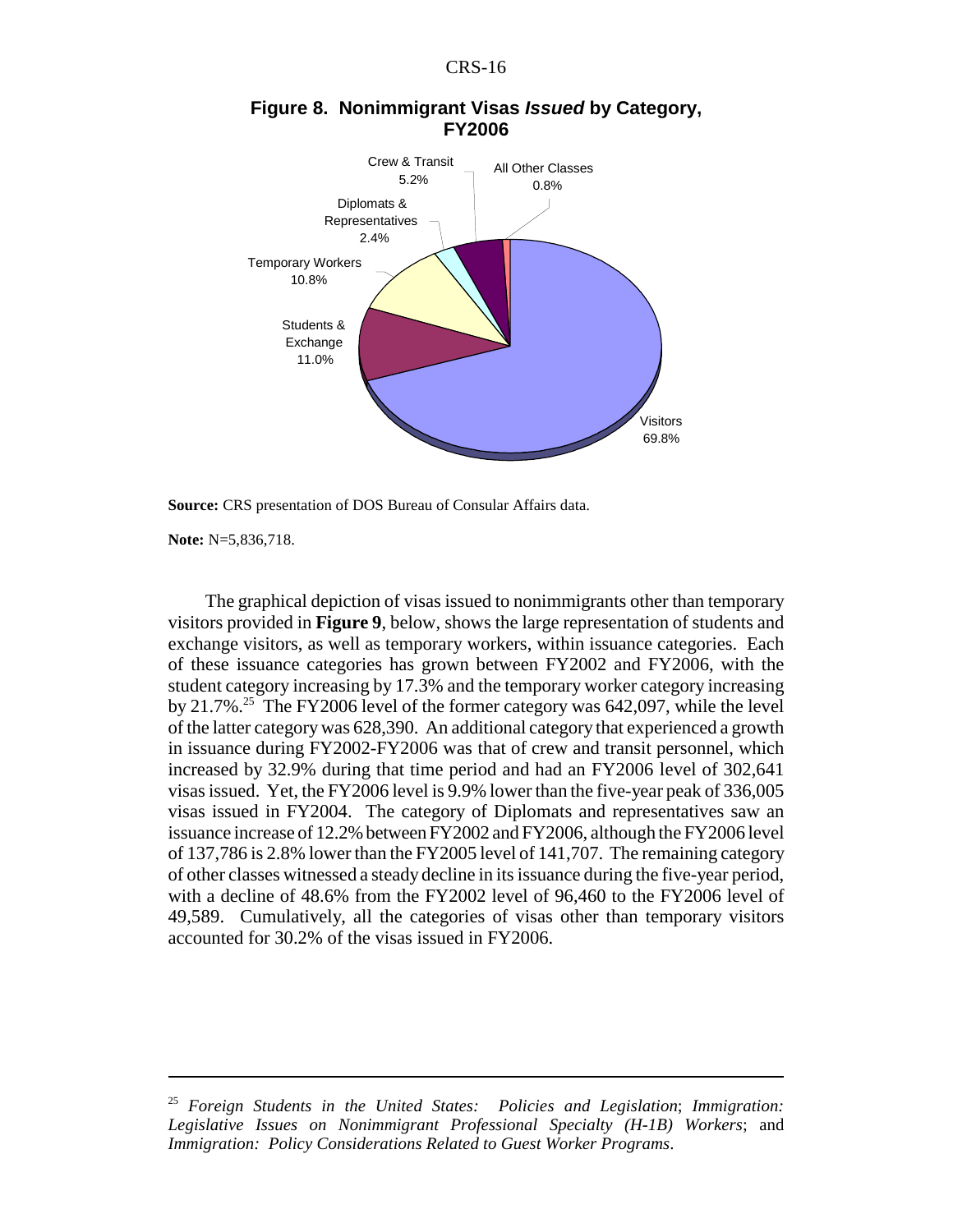**Figure 9. Visas** *Issued* **to Nonimmigrants Other Than Visitors, FY2002-FY2006**



**Source:** CRS presentation of DOS Bureau of Consular Affairs data.

**Note:** In FY1997, there were 46,377 visas issued to individuals with no nationality. In FY2006, there were 2,534 visas issued to this same category of applicants. The number of visas issued to individuals with no nationality decreased steadily over the course of the past decade.

Finally, as depicted in **Figure 10**, below, the visas issued to nonimmigrant visitors constitute a large majority of visas issued, cumulatively accounting for 69.8% of the total FY2006 visa issuances. Although visa issuances to temporary visitors have grown every year since FY2003, they have not reached the level of their fiveyear peak in FY2002. Yet, from FY2003 to FY2006, the visa issuance to this category increased by 20.7% to roughly 4.1 million. The issuance of combination B-1/B-2 and Border Crossing Cards (BBCs) dropped markedly over the five-year period, down by 52.8% from FY2002 when the demand for laser visa BCCs peaked. During the same time period, the issuance of B-1/B-2 visas for business and pleasure increased by 20.8% to the FY2006 level of 3,053,656. This subcategory of the visitor visa category represented 74.9% of all FY2006 visas issued to nonimmigrant visitors. By contrast, the smallest visitor issuance category of B-1 business visitor visas represented only a fraction of this proportion, with an issuance level of 56,432 in FY2006 — a level that saw relatively little change during the given time period. And while the FY2006 visa issuance level of 305,645 for B-2 tourist visas was 5.4 times higher than it business counterpart, the B-1 and B-2 combined accounted for 8.9% of the visitor issuance total. Like its B-1 counterpart, the B-2 visa issuance experienced little relatively change in this time period compared with the other subcategories.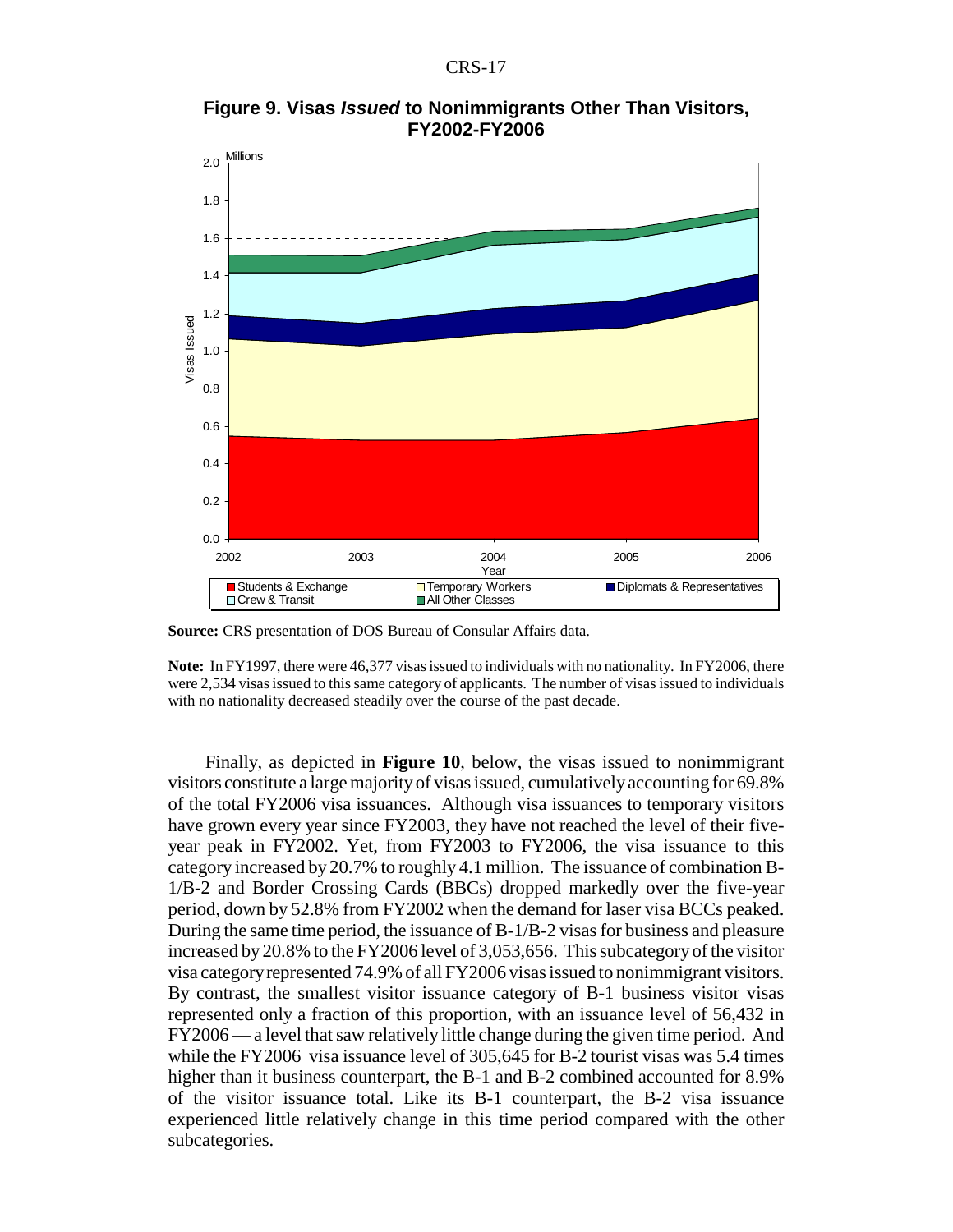

**Figure 10. Visas** *Issued* **to Nonimmigrant Visitors, FY2002-FY2006**

**Source:** CRS presentation of DOS Bureau of Consular Affairs data.

## **Current Issues**

Achieving an optimal balance among major policy priorities, such as ensuring national security, facilitating trade and commerce, protecting public health and safety, and fostering international cooperation, remains a challenge. Efforts to establish a comprehensive automated system that tracks the arrival and departure of nonimmigrants (US-VISIT) is well underway but remains incomplete.<sup>26</sup> Requirements for individuals entering into the United States (including U.S. citizens and visitors from Canada and other Western Hemisphere countries) to bear passports or other documents sufficient to denote citizenship and identity are now going into effect. All the while, legislative revisions to specific temporary visa categories continue to arise incrementally. $27$ 

This section of the report highlights several of the specific temporary visa concerns that are of legislative interest to Congress: temporary workers, foreign medical graduates, foreign investors, and foreign students.

<sup>26</sup> *U.S. Visitor and Immigrant Status Indicator Technology (US-VISIT) Program*.

<sup>27</sup> *Immigration Legislation and Issues in the 110th Congress*.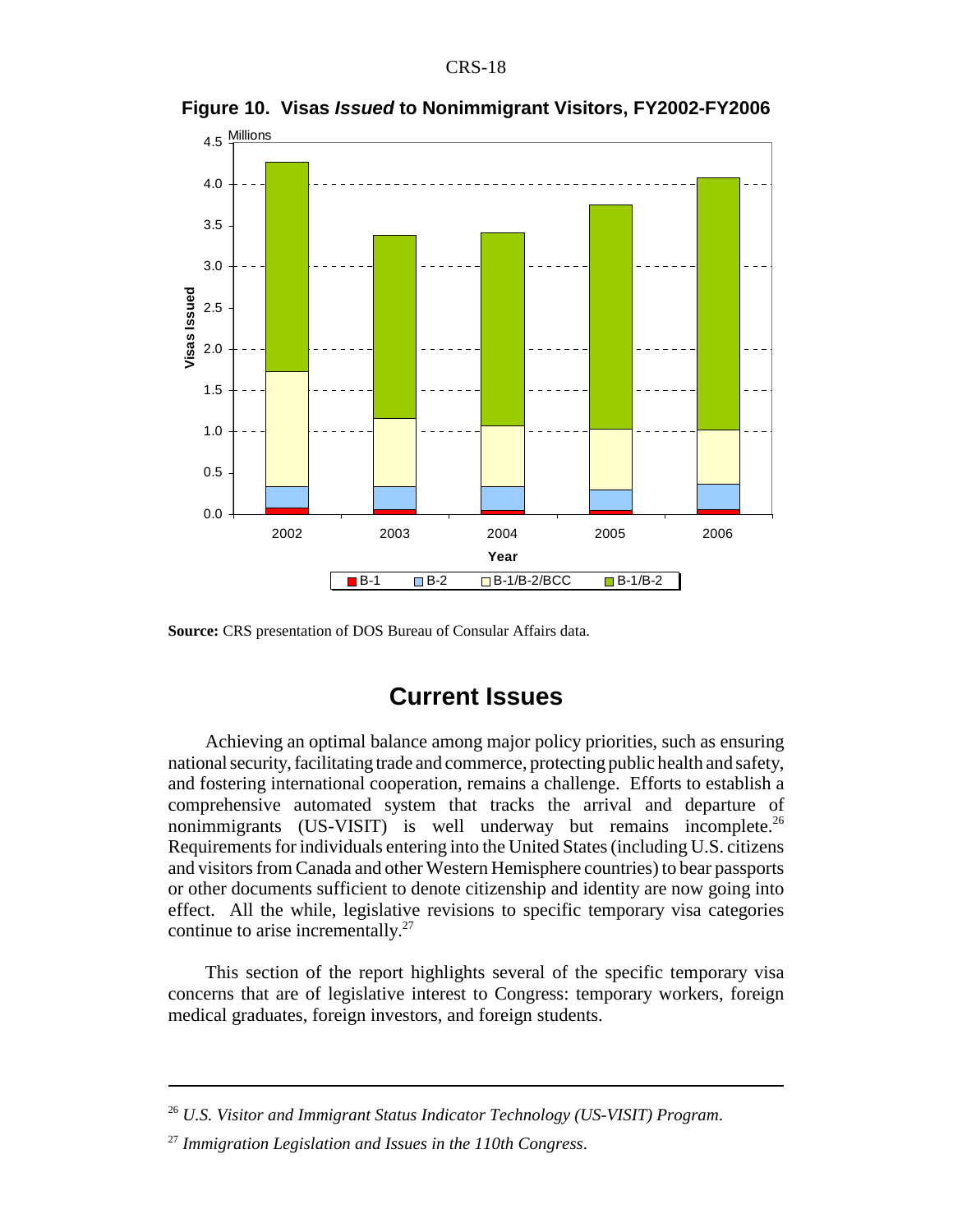### **Temporary Workers**

**Temporary Skilled and Professional Workers.**28 Many business people have expressed concern that a scarcity of labor in certain sectors may curtail the pace of economic growth. A leading legislative response to skills mismatches and labor shortages has been to increase the supply of temporary foreign workers. Proponents of raising the H-1B levels assert that H-1B workers are essential if the United States is to remain globally competitive. Some proponents argue that employers should be free to hire the best people for the jobs, maintaining that market forces should regulate H-1B visas, not an arbitrary ceiling.

Those opposing any further increases or easing of admissions requirements assert that there is no compelling evidence of a labor shortage in these professional areas that cannot be met by newly graduating students and retraining the existing U.S. work force. They argue further that the education of U.S. students and training of U.S. workers should be prioritized instead of fostering a reliance on foreign workers.

**Guest Workers.**<sup>29</sup> There is ongoing pressure to increase unskilled temporary foreign workers, commonly referred to as guest workers. The admission of H-2B visas are numerically limited, and the ceiling has been exceeded the past few years as more sectors of the economy vie for the visas. The current discussion of guest worker programs takes place against a backdrop of historically high levels of unauthorized migration to the United States. Supporters of a large-scale temporary worker program argue that such a program would help reduce unauthorized immigration by providing a legal alternative for prospective foreign workers.

Critics reject this reasoning and instead maintain that a new guest worker program would likely exacerbate the problem of illegal migration. Some allege that employers prefer guest workers because they are less demanding in terms of wages and working conditions, and that expanding guest worker visas would have a deleterious effect on U.S. workers.

## **Foreign Medical Graduates<sup>30</sup>**

The J cultural exchange visa has become a gateway for foreign medical graduates (FMGs) to gain admission to the United States as nonimmigrants for the purpose of graduate medical education and training. As exchange visitors, FMGs can remain in the United States on a J visa until the completion of their training, typically for a maximum of seven years. After that time, they are required to return home for at least two years before they can apply to change to another nonimmigrant status or LPR status.

<sup>28</sup> *Immigration: Legislative Issues on Nonimmigrant Professional Specialty (H-1B) Workers*.

<sup>29</sup> *Immigration: Policy Considerations Related to Guest Worker Programs*.

<sup>30</sup> CRS Report RL31460, *Immigration: Foreign Physicians and the J-1 Visa Waiver Program*, by Karma Ester, and CRS Report RS22584, *Foreign Medical Graduates: A Brief Overview of the J-1 Visa Waiver Program*, by Karma Ester.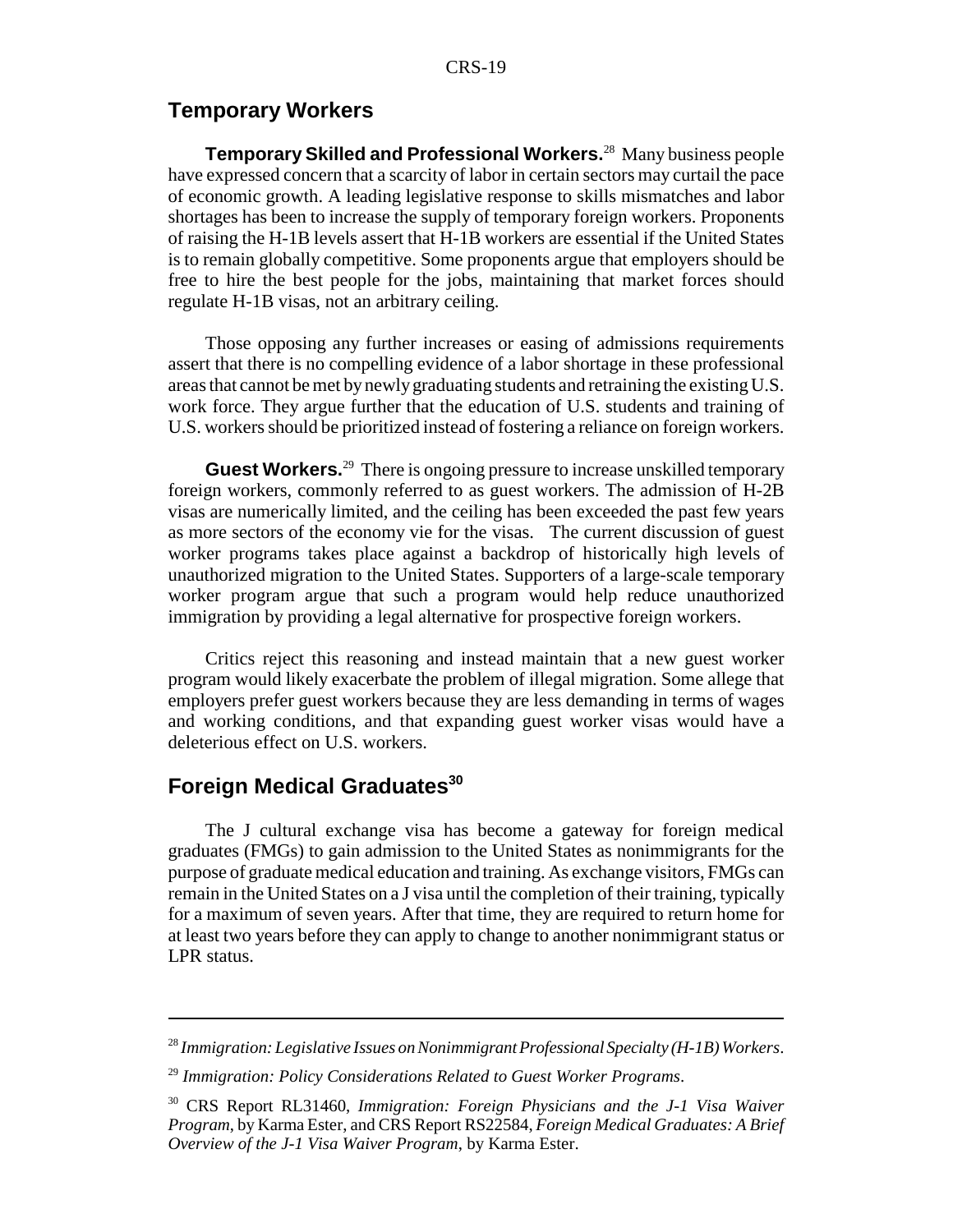#### CRS-20

The authority to issue a waiver of the foreign residence requirement to a FMG based on the request of a state public health department currently applies to J-visa holders through June 1, 2008. More specifically, these J-visa holders do not have to leave the United States at the conclusion of their residencies if they agree to practice medicine for three years in an area designated by the Secretary of Health and Human Services as having a shortage of health care professionals.

The original intent underlying the foreign residency requirement for FMG is to encourage American-trained foreign doctors to return home to improve health conditions and advance the medical profession in their native countries. Some now argue that the J-1 visa waiver for FMGs should be made permanent or extended for a number of years to allow an evaluation of the use of foreign physicians to meet healthcare shortages and their impact on American physicians.

## Foreign Investors<sup>31</sup>

There are currently two categories of nonimmigrant investor visas: E-1 for treaty traders; and the E-2 for treaty investors. According to DHS statistics, there were 215,025 E-1 and E-2 nonimmigrant visa arrivals in the United States in FY2006.<sup>32</sup>

The investor visas offered by the United States operate on the principal that foreign direct investment into the United States should spur economic growth in the United States. According to the classical theory, if these investments are properly targeted towards the U.S. labor force's skill sets, it should reduce the migration pressures on U.S. workers. To attract such investors, research indicates that temporary migrants are motivated most significantly by employment and wage prospects, while permanent migrants are motivated by professional and social mobility.<sup>33</sup> It is unclear from a theoretical standpoint, however, to what extent potential migration provides additional incentive for investment activity. Investors from developed countries may sometimes lack incentive to settle in the United States since they can achieve foreign direct investment (FDI) and similar standards of living from their home country. However, in cases where foreign investors have been attracted, the economic benefits have been positive and significant.<sup>34</sup>

<sup>31</sup> CRS Report RL33844, *Foreign Investor Visas: Policies and Issues*, by Chad C. Haddal.

<sup>32</sup> U.S. Department of Homeland Security, Office of Immigration Statistics, *2006 Yearbook of Immigration Statistics*.

<sup>&</sup>lt;sup>33</sup> Theodora Xenogiani, "Migration Policy and Its Interactions with Aid, Trade and Foreign Direct Investment Policies: A Background Paper," *OECD Development Centre*, Working Paper No. 249, June, 2006, p. 31-33.

<sup>&</sup>lt;sup>34</sup> Based on CRS discussions with Morrie Berez, Chief Adjudications Officer, USCIS Investor and Regional Center Program, November 20, 2006.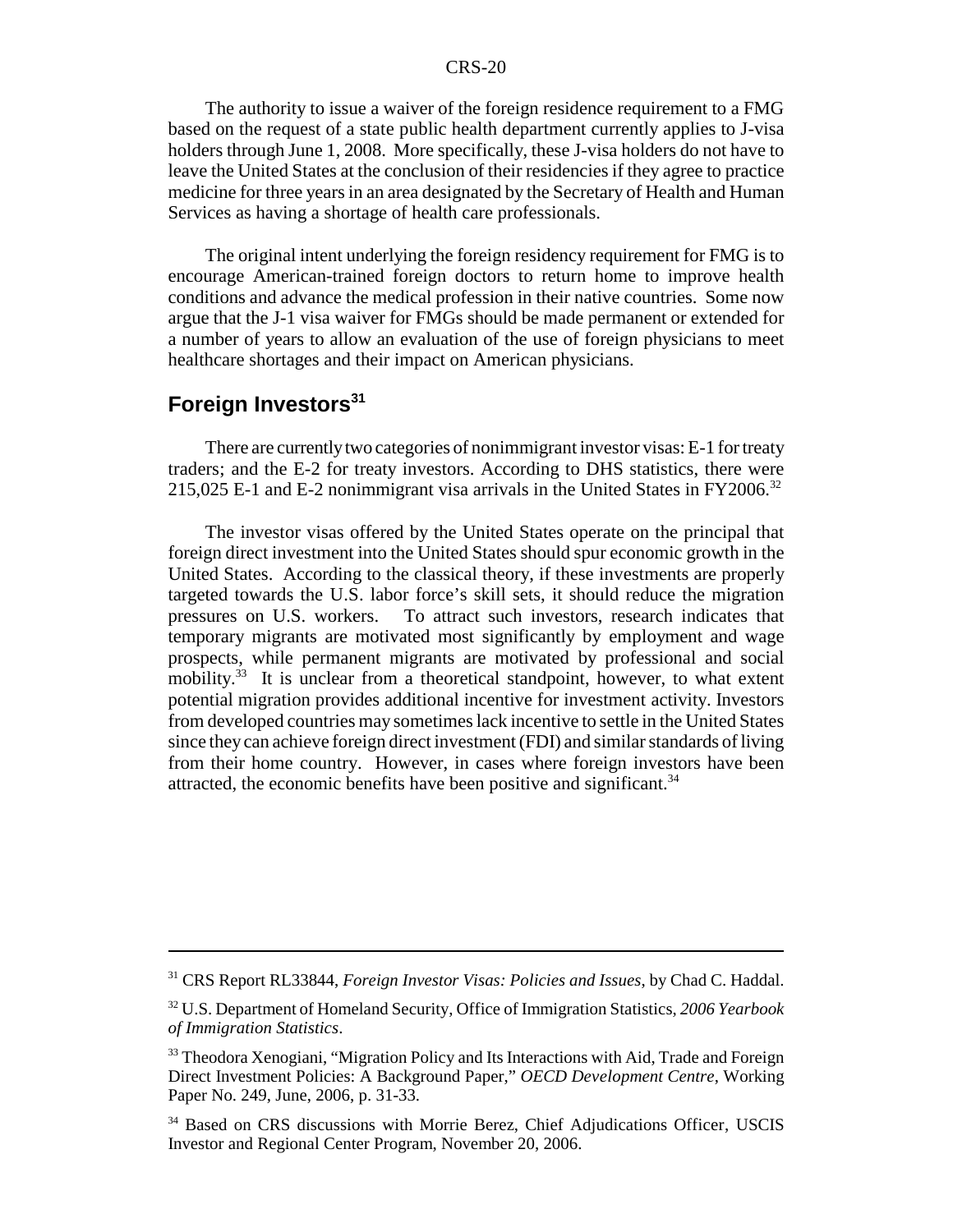## **Foreign Students<sup>35</sup>**

In the wake of post-September 11 security reforms, the security concerns over foreign student visas are being weighed against competitiveness concerns. Potential foreign students, as well as all aliens, must satisfy Department of State (DOS) consular officers abroad and immigration inspectors upon entry to the United States that they are not ineligible for visas under the so-called "grounds for inadmissibility" of the Immigration and Nationality Act, which include security and terrorist concerns. The consular officers who process visa applicants are required to check the consolidated Terrorist Screening Database (TSDB) before issuing any visa. In part because of these security measures, student visa debates have expanded to include both security and market-based discussions.

Higher education institutions in the United States are concerned over their ability to attract the numbers and quality of foreign students, and whether the post-September 11 security measures impede the entry of potential students into the U.S. education system. The fields of science, technology, engineering and mathematics (STEM) increasingly rely on foreign students, and these fields hold a top priority with most research institutions. Furthermore, the U.S. economy has a high demand for the skill-sets produced in these fields of study, and the STEM students often provide a major link between the academic community and the labor market. Consequently, many groups in higher education and the private sector are seeking to expand pathways for foreign students to emigrate.

## **Enforcing Current Law**

The law and regulations set terms for nonimmigrant lengths of stay in the United States, typically have foreign residency requirements, and often limit what the aliens are permitted to do in the United States (e.g., gain employment or enroll in school). Many observers, however, assert that these policies are not uniformly or rigorously enforced. Some maintain that further legislation is not necessary if the laws currently in place are enforced.

The two tables that follow, among other things, illustrate the complexity and diversity of policy on temporary admissions, and the challenge for policy makers who may seek to revise it. **Table 1** indicates whether the INA or regulations set any limits or requirements on how long nonimmigrants may stay in the United States and whether they must maintain a residence in their home country for each of the 72 visa classifications. **Table 2** details whether there are any labor market tests or any limits on the numbers of aliens who can enter the United States according to each of the 72 visa classifications. **Table 2** also presents DOS data on the number of nonimmigrant visas issued in FY2006. *When a cell in the table is blank, it means the law and regulations are silent on the subject*.

<sup>35</sup> *Foreign Students in the United States: Policies and Legislation*.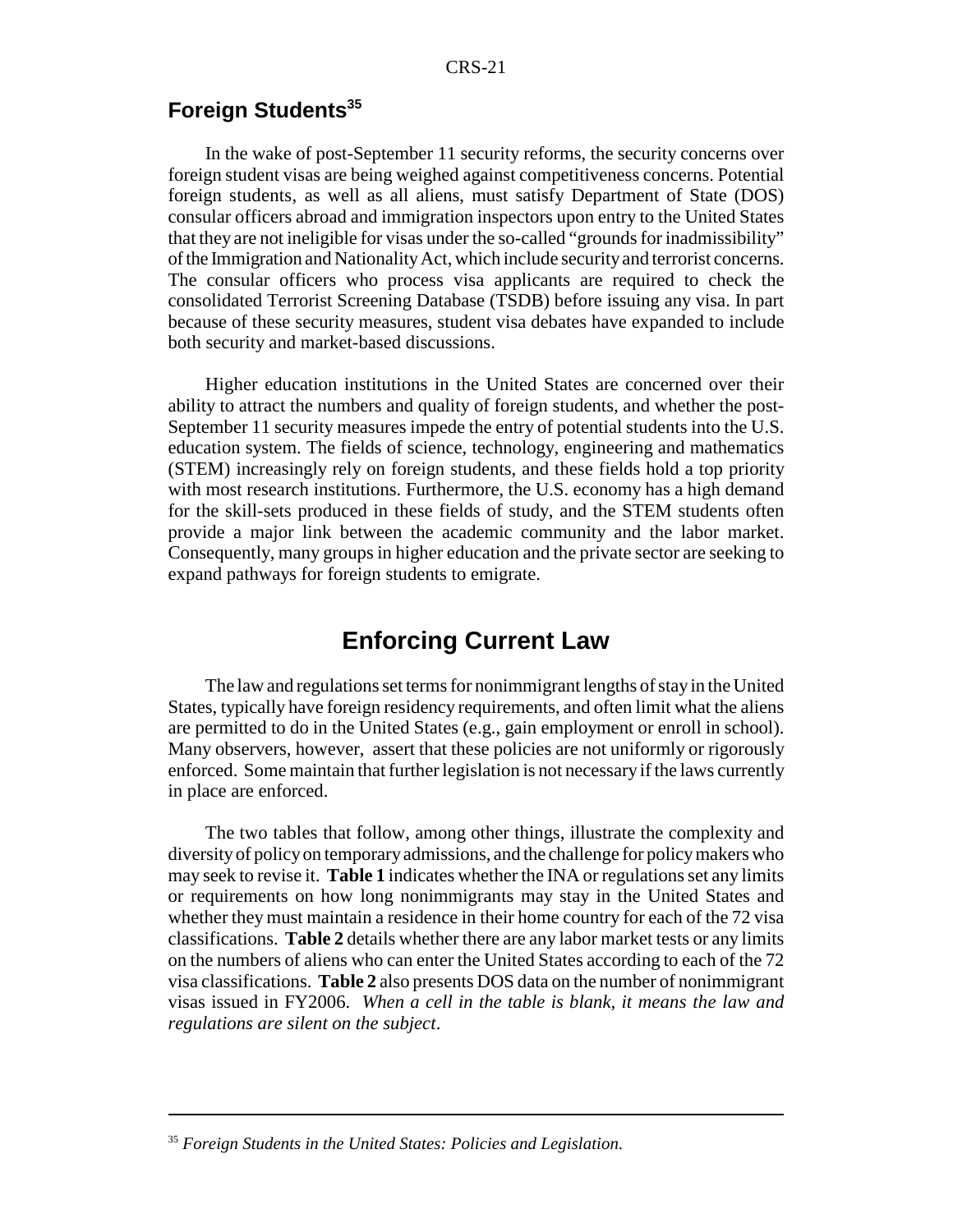#### CRS-22

# **Table 1. Periods of Stay and Foreign Residency Requirements for Nonimmigrant Visas**

| <b>Visa</b> | <b>Class Description</b>                                                                              | <b>Period of Stay</b>                                                          | <b>Renewal Option</b>     | Foreign<br><b>Residence</b><br><b>Required</b> |
|-------------|-------------------------------------------------------------------------------------------------------|--------------------------------------------------------------------------------|---------------------------|------------------------------------------------|
| $A-1$       | Ambassador, public minister, career diplomat, consul, and immediate family                            | Duration of assignment                                                         |                           |                                                |
| $A-2$       | Other foreign government official or employee, and immediate family                                   | Duration of assignment                                                         |                           |                                                |
| $A-3$       | Attendant, servant or personal employee of A-1/A-2, and immediate family                              | Up to three years                                                              | Up to two years intervals |                                                |
| $B-1$       | Visitor for business                                                                                  | Up to one year                                                                 | Up to six months          | Yes                                            |
| $B-2$       | Visitor for pleasure                                                                                  | Six months to one year                                                         | Up to six months          | Yes                                            |
| $B-1/B-2$   | Business and pleasure                                                                                 | Six months to one year                                                         | Up to six months          | Yes                                            |
| <b>BCC</b>  | <b>Border Crossing Cards</b>                                                                          | 72 hours [unless coupled]<br>with B-1 or B-2] proposed<br>extension to 30 days |                           | Yes                                            |
| $C-1$       | Alien in transit                                                                                      | Up to 29 days                                                                  |                           |                                                |
| $C-1/D$     | Transit/crew member                                                                                   | Up to 29 days                                                                  |                           |                                                |
| $C-2$       | Person in transit to United Nations Headquarters                                                      | Up to 29 days                                                                  |                           |                                                |
| $C-3$       | Foreign government official, immediate family, attendant, servant, or personal<br>employee in transit | Up to 29 days                                                                  |                           |                                                |
| ${\bf D}$   | Crew member                                                                                           | Up to 29 days                                                                  |                           |                                                |
| $E-1$       | Treaty trader, spouse and child, and employee                                                         | Up to two years                                                                | Up to two years           |                                                |
| $E-2$       | Treaty investor, spouse and child, and employee                                                       | Same as E-1                                                                    | Same as E-1               |                                                |
| $F-1$       | Foreign student (academic or language training program)                                               | Period of study (one year<br>secondary students)                               |                           | Yes                                            |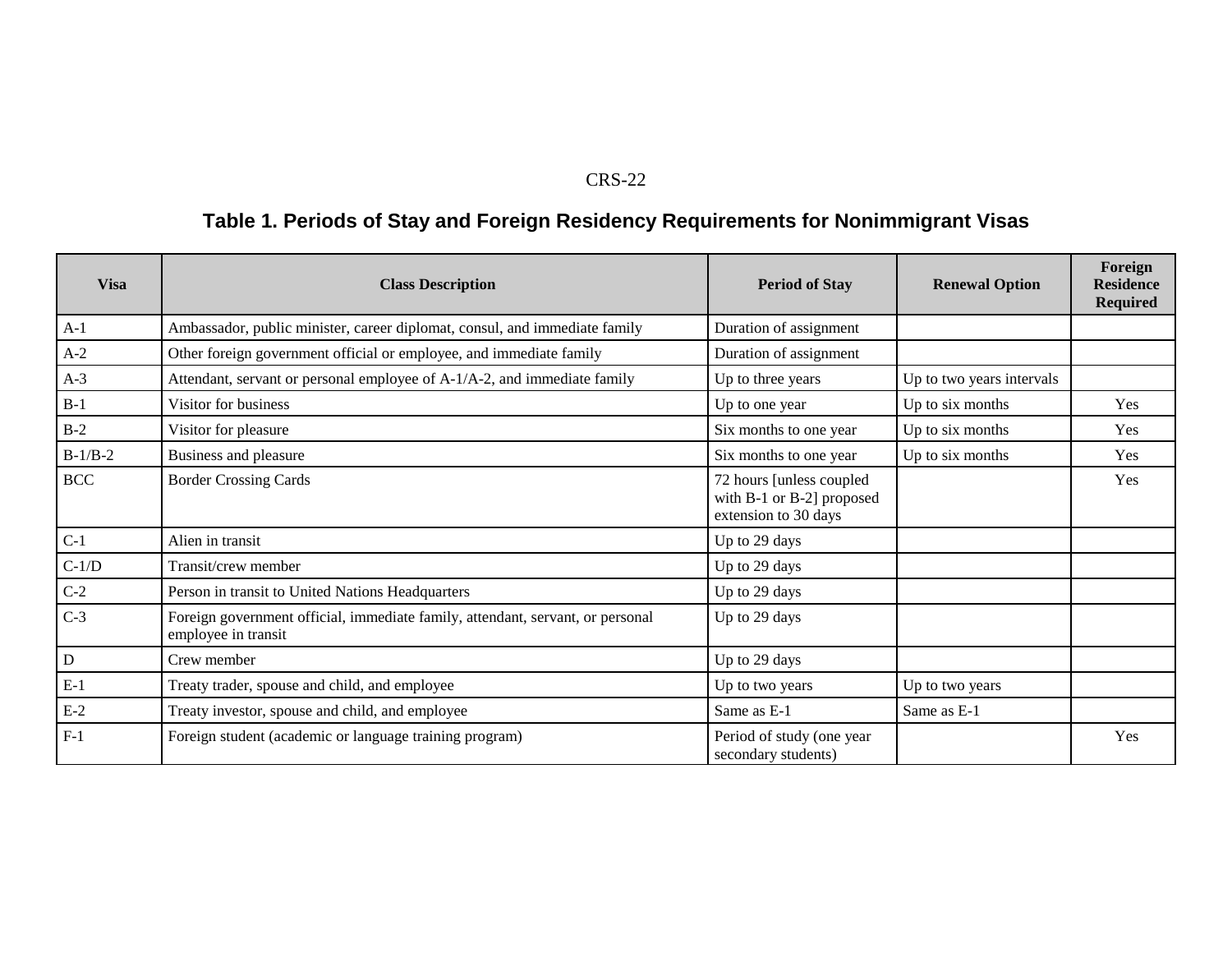| י<br>г<br>х.<br>יי<br>x. |  |
|--------------------------|--|
|--------------------------|--|

| <b>Visa</b> | <b>Class Description</b>                                                                                                                | <b>Period of Stay</b>  | <b>Renewal Option</b>                              | Foreign<br><b>Residence</b><br><b>Required</b> |
|-------------|-----------------------------------------------------------------------------------------------------------------------------------------|------------------------|----------------------------------------------------|------------------------------------------------|
| $F-2$       | Spouse or child of F-1                                                                                                                  | Same as F-1            |                                                    |                                                |
| $G-1$       | Principal resident representative of recognized foreign member government to<br>international organization, staff, and immediate family | Duration of assignment |                                                    |                                                |
| $G-2$       | Other representative of recognized foreign member government to international<br>organization, staff, and immediate family              | Duration of assignment |                                                    |                                                |
| $G-3$       | Representative of non-recognized or nonmember foreign member government to<br>international organization, staff, and immediate family   | Duration of assignment |                                                    |                                                |
| $G-4$       | International organization officer or employee, and immediate family                                                                    | Duration of assignment |                                                    |                                                |
| $G-5$       | Attendant, servant or personal employee of G-1 through G-4, and immediate family                                                        | Up to two years        | Up to two-year intervals                           |                                                |
| $H-1A$      | Temporary worker - nurse (statutory authority expired)                                                                                  | Up to three years      | Up to two-year intervals;<br>up to five years max  |                                                |
| $H-1B$      | Temporary worker — professional specialty occupation                                                                                    | Up to three years      | Up to three-year intervals;<br>up to six years max |                                                |
| $H-1C$      | Temporary worker - nurse (new category)                                                                                                 | Three years            |                                                    |                                                |
| $H-2A$      | Temporary worker — agricultural workers                                                                                                 | Up to one year         | Up to one year;<br>three years total               | Yes                                            |
| $H-2B$      | Temporary worker - non-agricultural workers                                                                                             | Up to one year         | Up to one year;<br>three years total               | Yes                                            |
| $H-3$       | Temporary worker — trainee                                                                                                              | Up to two years        |                                                    |                                                |
| $H-4$       | Spouse or child of H-1A/B/C, H-2A/B, or H-3                                                                                             | Same as Principal      |                                                    |                                                |
|             | Representative of foreign information media, spouse and child                                                                           | Duration of employment |                                                    |                                                |
| $J-1$       | Cultural exchange visitor                                                                                                               | Period of program      |                                                    | Yes                                            |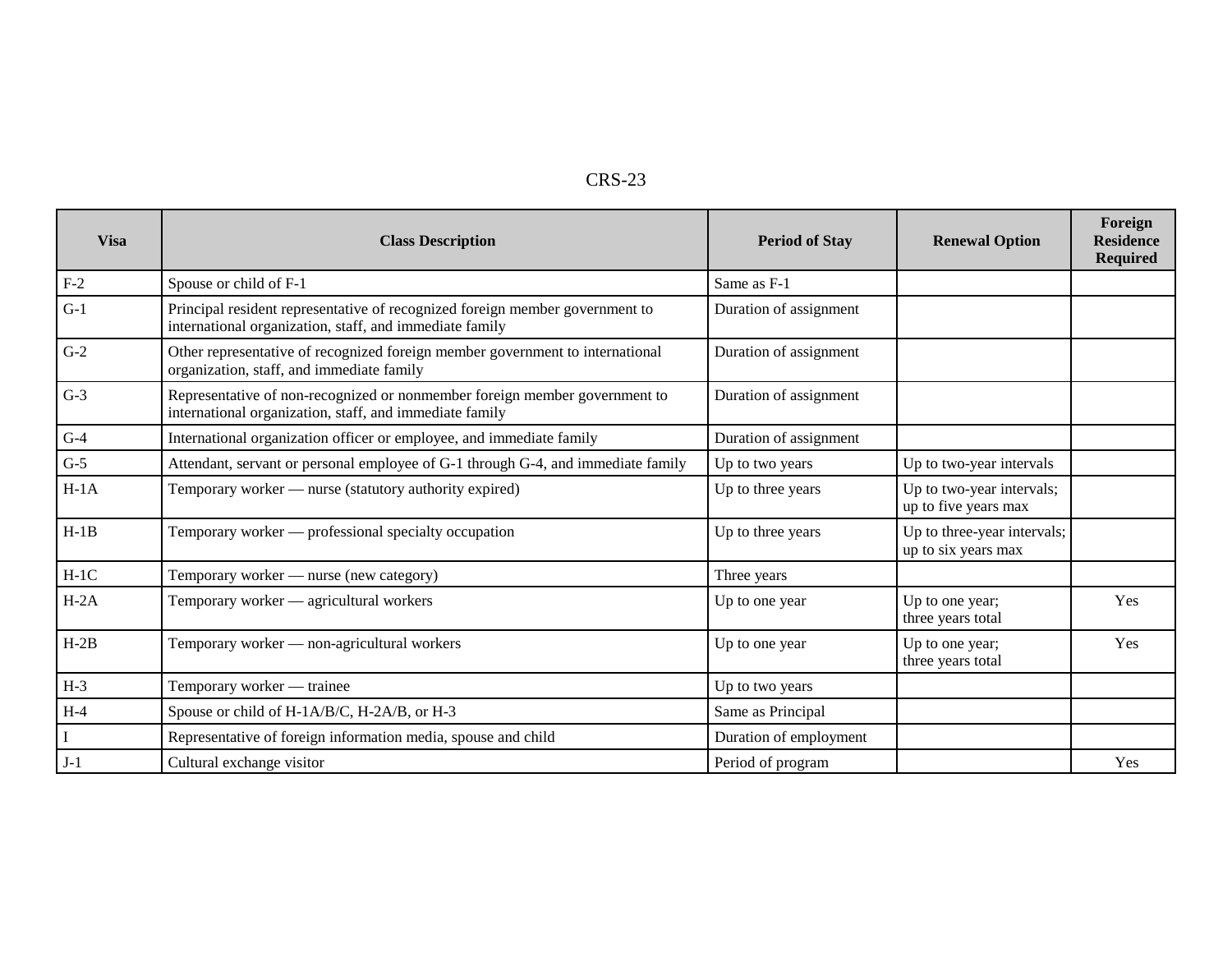| י<br>г<br>u.<br>' v<br>៶ ៲ | - |
|----------------------------|---|
|----------------------------|---|

| <b>Visa</b> | <b>Class Description</b>                                                                                                                                                                                                                                         | <b>Period of Stay</b>                                               | <b>Renewal Option</b>                                                  | Foreign<br><b>Residence</b><br><b>Required</b> |
|-------------|------------------------------------------------------------------------------------------------------------------------------------------------------------------------------------------------------------------------------------------------------------------|---------------------------------------------------------------------|------------------------------------------------------------------------|------------------------------------------------|
| $J-2$       | Spouse or child of J-1                                                                                                                                                                                                                                           | Same as J-1                                                         |                                                                        | Yes                                            |
| $J-3$       | Au Pair                                                                                                                                                                                                                                                          | 14 months                                                           |                                                                        | Yes                                            |
| $K-1$       | Fiancé(e) of U.S. citizen                                                                                                                                                                                                                                        | Valid for 4 month; must<br>marry within 90 days to<br>adjust status |                                                                        |                                                |
| $K-2$       | Child of K-1                                                                                                                                                                                                                                                     | Same as K-1                                                         |                                                                        |                                                |
| $K-3$       | Spouse of U.S. citizen awaiting LPR visa                                                                                                                                                                                                                         |                                                                     |                                                                        |                                                |
| $K-4$       | Child of K-3                                                                                                                                                                                                                                                     |                                                                     |                                                                        |                                                |
| $L-1$       | Intracompany transferee (Executive, managerial, and specialized knowledge<br>personnel continuing employment with international firm or corporation)                                                                                                             | Up to three years                                                   | up to two-year extension:<br>five years max; executives<br>seven years |                                                |
| $L-2$       | Spouse or child of L-1                                                                                                                                                                                                                                           | Same as L-1                                                         |                                                                        |                                                |
| $M-1$       | Vocational student                                                                                                                                                                                                                                               | Duration of study                                                   |                                                                        | <b>Yes</b>                                     |
| $M-2$       | Spouse or child of M-1                                                                                                                                                                                                                                           | Same as M-1                                                         |                                                                        | Yes                                            |
| $M-3$       | Border commuter vocational or nonacademic student                                                                                                                                                                                                                | Same as M-1                                                         |                                                                        | Yes                                            |
| NATO-1      | Principal permanent representative of member nations to NATO, high ranking NATO<br>officials, and immediate family members                                                                                                                                       | Tour of duty                                                        |                                                                        |                                                |
| NATO-2      | Other representatives of member states to NATO (including any of its subsidiary<br>bodies), and immediate family members; dependents of member of a force entering in<br>accordance with provisions of NATO agreements; members of such force if issued<br>visas | Tour of duty                                                        |                                                                        |                                                |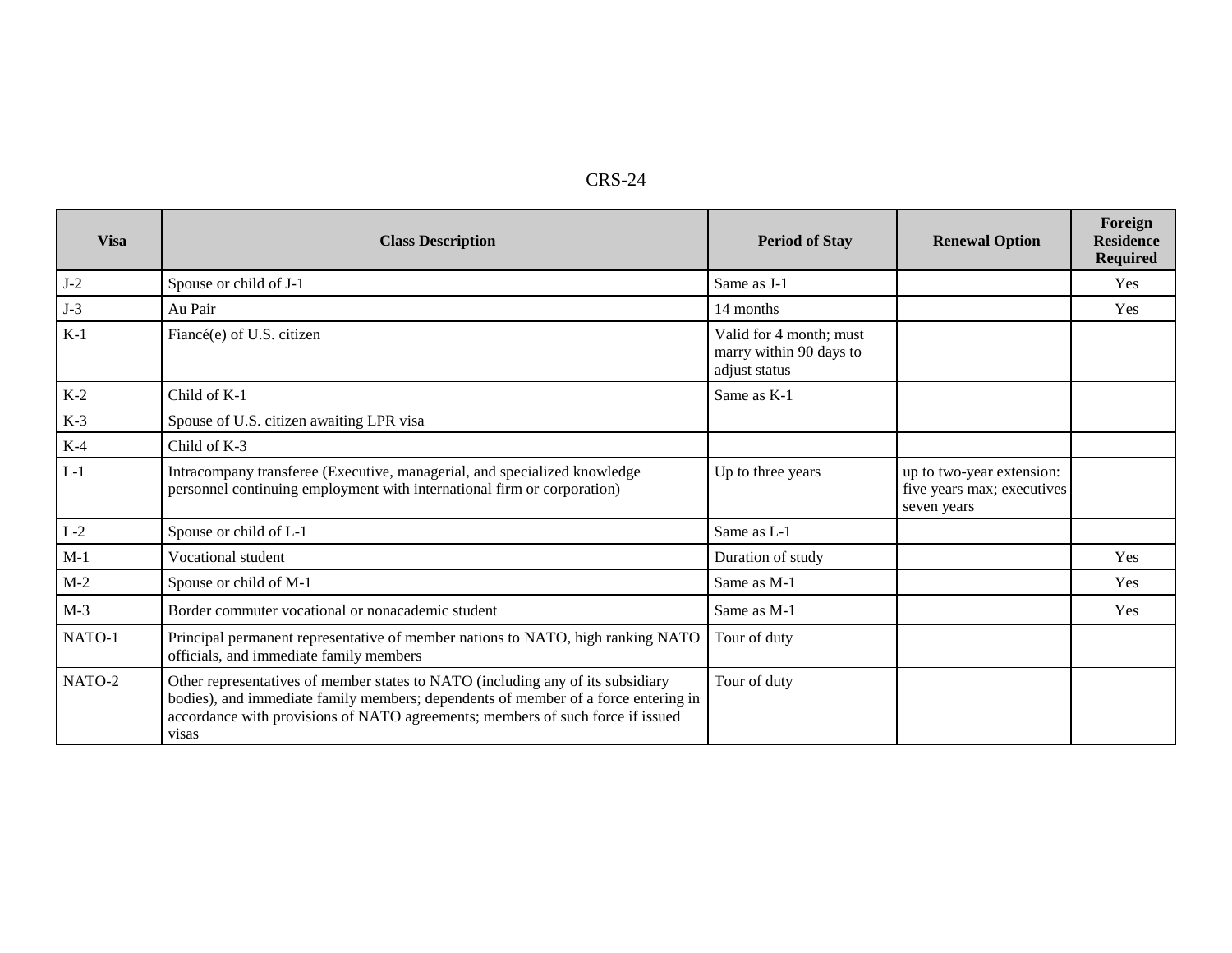#### CRS-25

| <b>Visa</b> | <b>Class Description</b>                                                                                                                              | <b>Period of Stay</b>                                                  | <b>Renewal Option</b>                                         | Foreign<br><b>Residence</b><br><b>Required</b> |
|-------------|-------------------------------------------------------------------------------------------------------------------------------------------------------|------------------------------------------------------------------------|---------------------------------------------------------------|------------------------------------------------|
| NATO-3      | Official clerical staff accompanying a representative of a member state to NATO, and<br>immediate family                                              | Tour of duty                                                           |                                                               |                                                |
| NATO-4      | Officials of NATO (other than those classifiable as NATO-1), and immediate family                                                                     | Tour of duty                                                           |                                                               |                                                |
| NATO-5      | Experts, other than NATO-4 officials, employed in missions on behalf of NATO, and<br>their dependents                                                 | Tour of duty                                                           |                                                               |                                                |
| NATO-6      | Civilian employees of a force entering in accordance with the provisions of NATO<br>agreements or attached to NATO headquarters, and immediate family | Tour of duty                                                           |                                                               |                                                |
| NATO-7      | Attendants, servants, or personal employees of NATO-1 through NATO-6, and<br>immediate family                                                         | Up to three years                                                      | Two-year intervals                                            |                                                |
| $N-8$       | Parent of certain special immigrants (pertaining to international organizations)                                                                      | Up to three years                                                      | Up to three-year intervals<br>until child becomes an<br>adult |                                                |
| $N-9$       | Child of N-8 or of certain special immigrants (pertaining to international<br>organizations)                                                          | Up to three years                                                      | Up to three-year intervals<br>until child becomes an<br>adult |                                                |
| $O-1$       | Person with extraordinary ability in the sciences, arts, education, business or athletics                                                             | Up to three years                                                      | Up to one year                                                |                                                |
| $O-2$       | Person accompanying and assisting in the artistic or athletic performance by O-1                                                                      | Up to three years                                                      | Up to one year                                                | Yes                                            |
| $O-3$       | Spouse or child of O-1 or O-2                                                                                                                         | Same as O-1 or O-2                                                     | Up to one year                                                |                                                |
| $P-1$       | Internationally recognized athlete or member of an internationally recognized<br>entertainment group and essential support                            | Up to five years individual<br>artist; up to one year group<br>or team |                                                               | Yes                                            |
| $P-2$       | Artist or entertainer in a reciprocal exchange program and essential supports                                                                         | Up to one year                                                         | One-year increments                                           | Yes                                            |
| $P-3$       | Artist or entertainer in a culturally unique program and essential support                                                                            | Up to one year                                                         | One-year increments                                           | Yes                                            |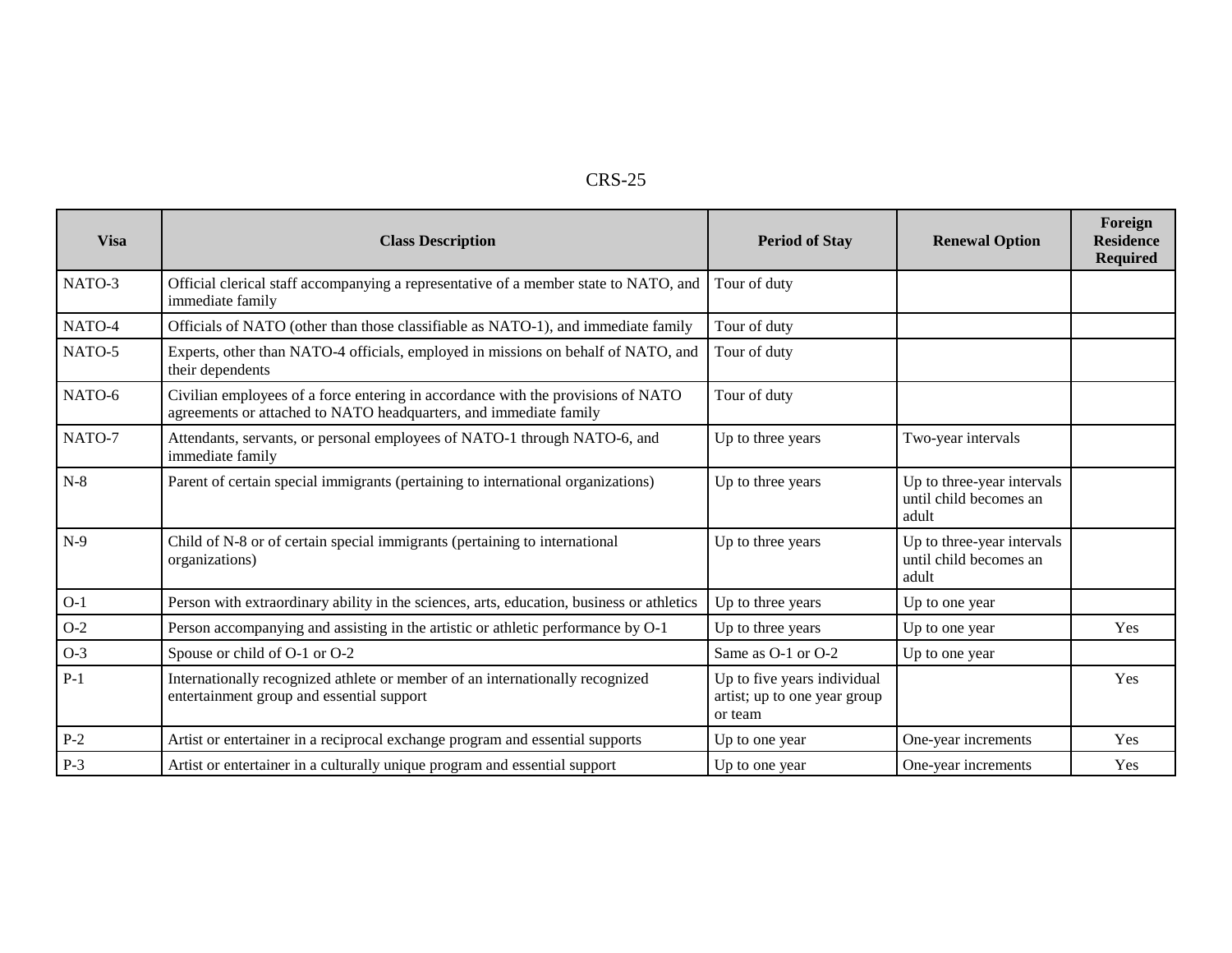| CRS-26 |  |
|--------|--|
|--------|--|

| <b>Visa</b> | <b>Class Description</b>                                    | <b>Period of Stay</b>                                                      | <b>Renewal Option</b>                             | Foreign<br><b>Residence</b><br><b>Required</b> |  |
|-------------|-------------------------------------------------------------|----------------------------------------------------------------------------|---------------------------------------------------|------------------------------------------------|--|
| $P-4$       | Spouse or child of P-1, P-2 or P-3                          | Same as P-1, P-2 or P-3                                                    | One year increments                               | Yes                                            |  |
| $Q-1$       | International cultural exchange program participant         | Duration of program; up to<br>15 months                                    |                                                   |                                                |  |
| $Q-2$       | Irish Peace Process Program participant                     | Duration of program; up to<br>three years                                  |                                                   |                                                |  |
| $Q-3$       | Spouse or child of Q-2                                      |                                                                            |                                                   |                                                |  |
| $R-1$       | Religious worker                                            | up to three years                                                          | up to two-year intervals;<br>up to five years max |                                                |  |
| $R-2$       | Spouse or child of R-1                                      | same as R-1                                                                | same a R-1                                        |                                                |  |
| $S-5$       | Criminal informant                                          | up to three years                                                          |                                                   |                                                |  |
| $S-6$       | Terrorist informant                                         | up to three years                                                          |                                                   |                                                |  |
| $S-7$       | Spouse or child of S-5 and S-6                              | same as S-5 and S-6                                                        |                                                   |                                                |  |
| $T-1$       | Victim of human trafficking                                 | If T-1 cooperates and is needed in prosecution of traffickers, may lead to |                                                   |                                                |  |
| $T-2$       | Immediate family of T-1                                     | adjustment to legal permanent residence                                    |                                                   |                                                |  |
| $T-3$       | Child of T-1                                                |                                                                            |                                                   |                                                |  |
| $T-4$       | Parent of T-1                                               |                                                                            |                                                   |                                                |  |
| $T-5$       | Unmarried sibling under 18 years of age on date T-1 applied |                                                                            |                                                   |                                                |  |
| <b>TN</b>   | NAFTA professional                                          | one year                                                                   | one year                                          |                                                |  |
| TD          | Spouse or child of TN                                       | one year                                                                   | one year                                          |                                                |  |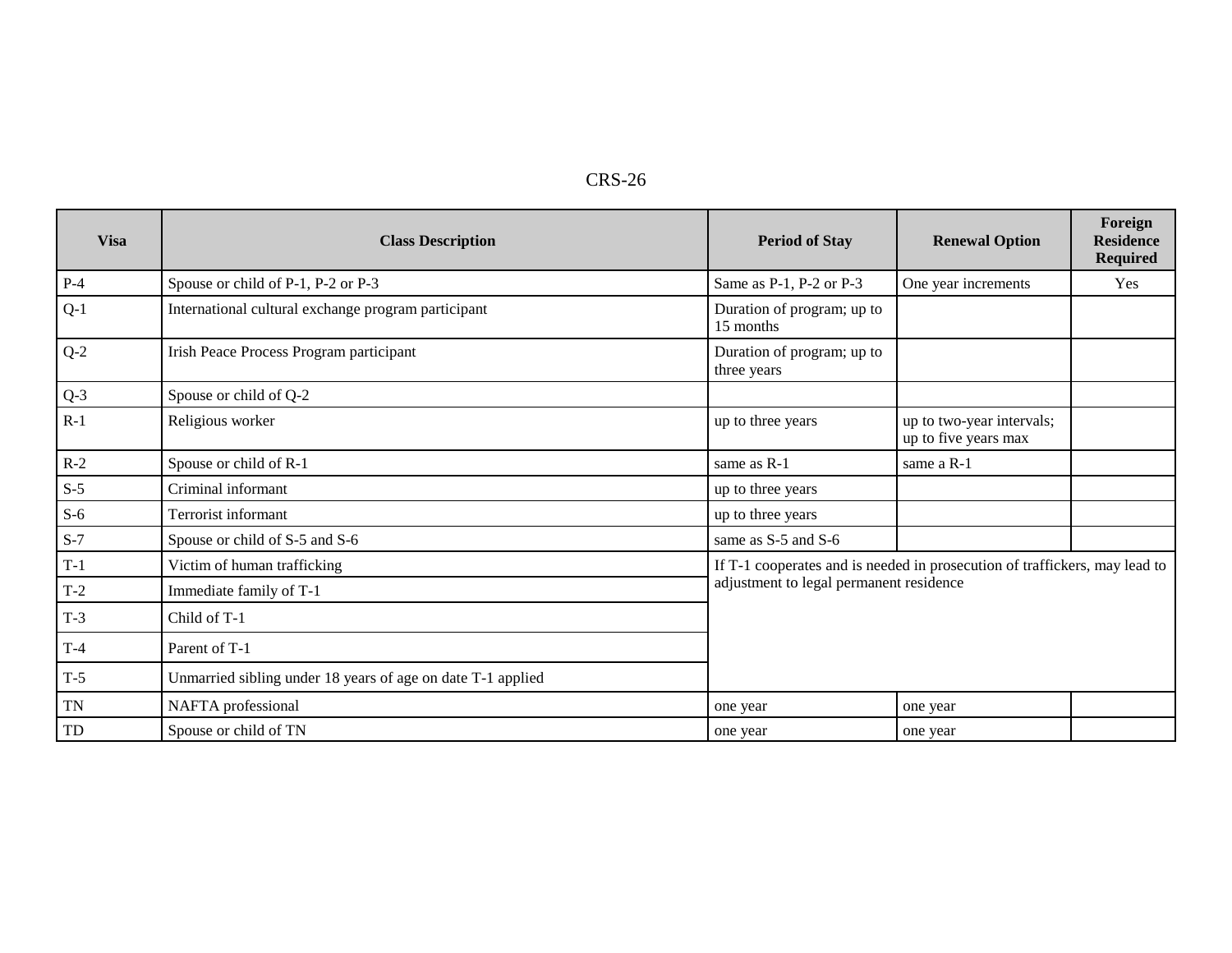| n<br>I<br>۰<br>r |
|------------------|
|------------------|

| Visa  | <b>Class Description</b>                                                                       | <b>Period of Stay</b>                                                                                                     | <b>Renewal Option</b> | Foreign<br><b>Residence</b><br><b>Required</b> |
|-------|------------------------------------------------------------------------------------------------|---------------------------------------------------------------------------------------------------------------------------|-----------------------|------------------------------------------------|
| $U-1$ | Victim or informant of criminal activity                                                       | May lead to adjustment to legal permanent residence if specified                                                          |                       |                                                |
| $U-2$ | Spouse or child of U-1                                                                         | conditions are met.                                                                                                       |                       |                                                |
| $V-1$ | Spouse of Legal Permanent Resident (LPR) who has petition pending for three years<br>or longer | Transitional nonimmigrant visa that leads to adjustment to legal<br>permanent residence status when visa become available |                       |                                                |
| $V-2$ | Child of LPR who has petition pending for three years or longer                                |                                                                                                                           |                       |                                                |
| $V-3$ | Child of $V-1$ or $V-2$                                                                        |                                                                                                                           |                       |                                                |

**Source:** §101(a)(15), §212, and §214 of the Immigration and Nationality Act and §214 of 8 CFR.

**Note:** When a cell in the table is blank, it means the law and regulations are silent on the subject.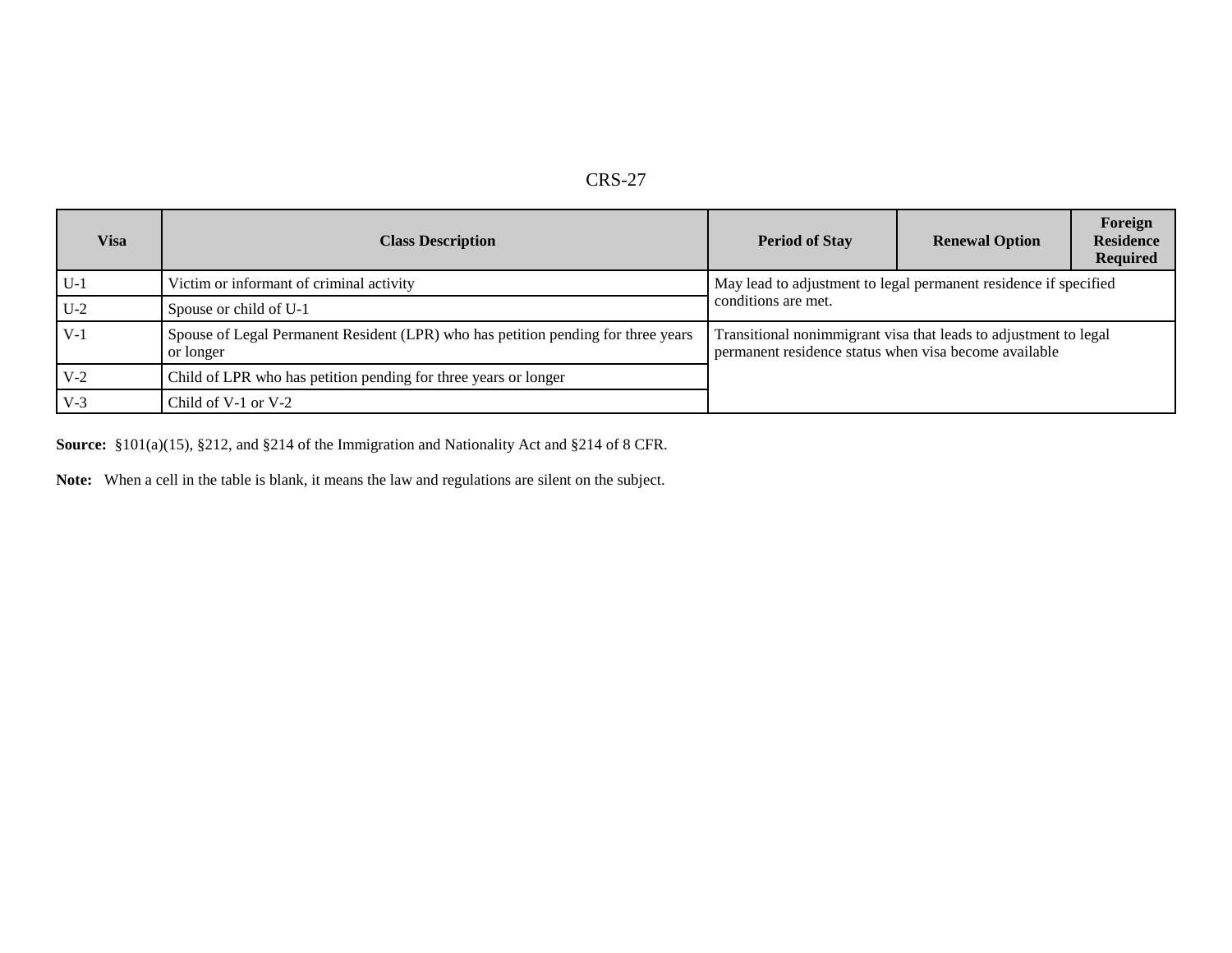#### CRS-28

## **Table 2. Employment Authorization, Numerical Limits, and FY2006 Issuances for Nonimmigrant Visas**

| <b>Visa</b> | <b>Class Description</b>                                                                              | <b>Employment</b><br><b>Authorization</b> | Labor<br><b>Market</b><br><b>Test</b> | Annual<br><b>Numerical Limit</b> | <b>FY2006</b><br><b>Issuances</b> |
|-------------|-------------------------------------------------------------------------------------------------------|-------------------------------------------|---------------------------------------|----------------------------------|-----------------------------------|
| $A-1$       | Ambassador, public minister, career diplomat, consul, and immediate family                            | Within scope of<br>official duties        |                                       |                                  | 10,159                            |
| $A-2$       | Other foreign government official or employee, and immediate family                                   | Within scope of<br>official duties        |                                       |                                  | 81,144                            |
| $A-3$       | Attendant, servant or personal employee of A-1/A-2, and immediate family                              | Within scope of<br>official duties        |                                       |                                  | 1,017                             |
| $B-1$       | Visitor for business                                                                                  |                                           |                                       |                                  | 56,432                            |
| $B-2$       | Visitor for pleasure                                                                                  | N <sub>o</sub>                            |                                       |                                  | 305,645                           |
| $B-1/B-2$   | Business and pleasure                                                                                 |                                           |                                       |                                  | 3,053,656                         |
| <b>BCC</b>  | <b>Border Crossing Cards</b>                                                                          |                                           |                                       |                                  | 660,482                           |
| $C-1$       | Alien in transit                                                                                      |                                           |                                       |                                  | 54,994                            |
| $C-1/D$     | Transit/crew member                                                                                   |                                           |                                       |                                  | 214,942                           |
| $C-2$       | Person in transit to United Nations Headquarters                                                      |                                           |                                       |                                  | 21                                |
| $C-3$       | Foreign government official, immediate family, attendant, servant, or personal<br>employee in transit |                                           |                                       |                                  | 12,198                            |
| $\mathbf D$ | Crew member of vessel or aircraft                                                                     | Only as employee of<br>carrier            |                                       |                                  | 20,486                            |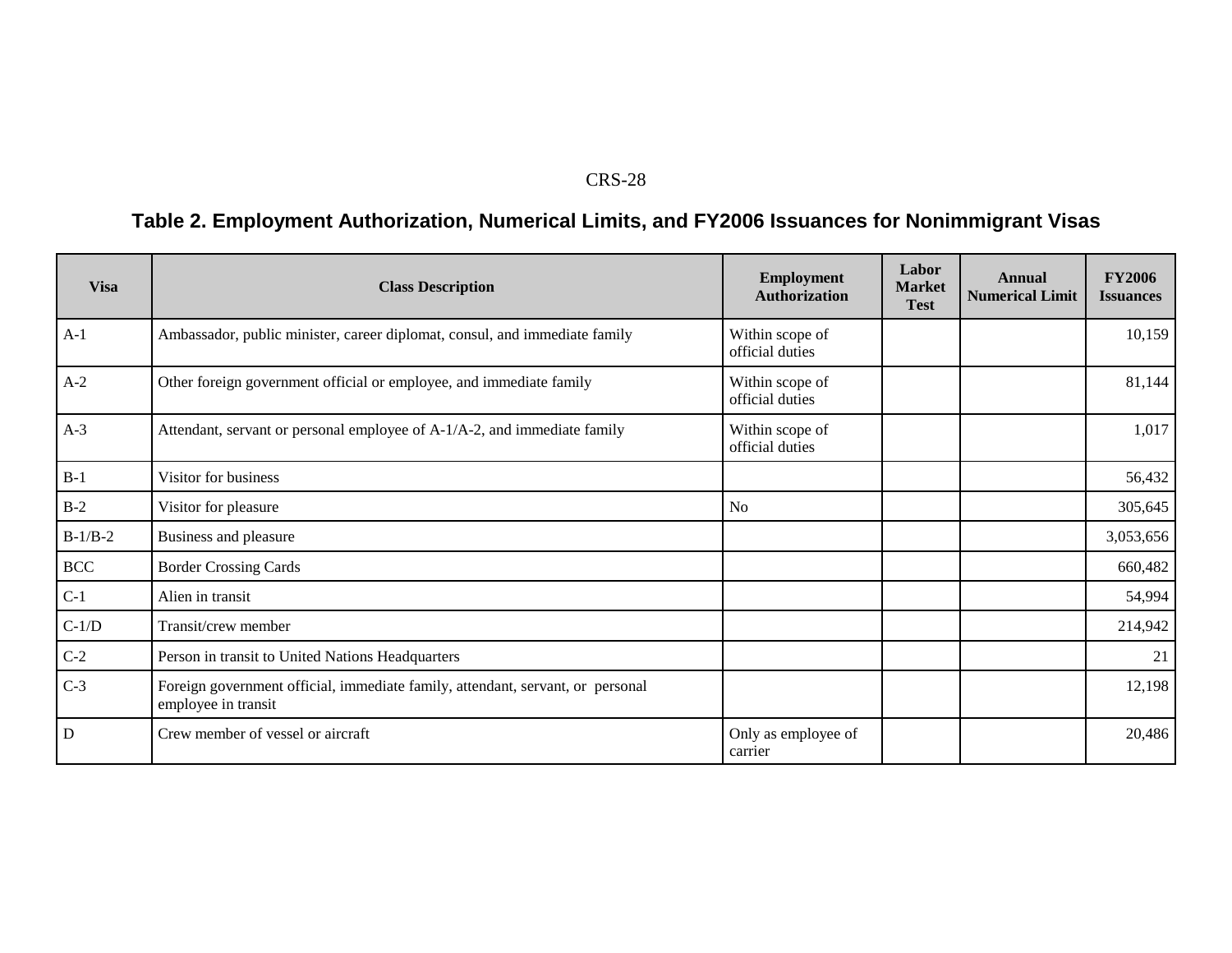| י רו<br>c<br>An T | ( ) |
|-------------------|-----|
|-------------------|-----|

| <b>Visa</b> | <b>Class Description</b>                                                                                                                | <b>Employment</b><br><b>Authorization</b>                    | Labor<br><b>Market</b><br><b>Test</b> | Annual<br><b>Numerical Limit</b> | <b>FY2006</b><br><b>Issuances</b> |
|-------------|-----------------------------------------------------------------------------------------------------------------------------------------|--------------------------------------------------------------|---------------------------------------|----------------------------------|-----------------------------------|
| $E-1$       | Treaty trader, spouse and child, and employee                                                                                           | Within the scope of<br>treaty conditions                     |                                       |                                  | 8,015                             |
| $E-2$       | Treaty investor, spouse and child, and employee                                                                                         | Within the scope of<br>treaty conditions                     |                                       |                                  | 29,453                            |
| $E-3$       | Australian specialty occupation professional                                                                                            | Within the scope of<br>treaty conditions                     |                                       | 10,500                           | 1,918                             |
| $E-3D$      | Spouse or child of Australian specialty occupation professional                                                                         |                                                              |                                       |                                  | 1,053                             |
| $F-1$       | Foreign student (academic or language training program)                                                                                 | Off campus work is<br>restricted, with limited<br>exceptions |                                       |                                  | 273,870                           |
| $F-2$       | Spouse or child of F-1                                                                                                                  |                                                              |                                       |                                  | 20,748                            |
| $F-3$       | Border commuter academic or language student                                                                                            | N <sub>o</sub>                                               |                                       |                                  | 19                                |
| $G-1$       | Principal resident representative of recognized foreign member government to<br>international organization, staff, and immediate family | Within scope of<br>official duties                           |                                       |                                  | 4,894                             |
| $G-2$       | Other representative of recognized foreign member government to international<br>organization, and immediate family                     | Within scope of<br>official duties                           |                                       |                                  | 11,946                            |
| $G-3$       | Representative of nonrecognized or nonmember foreign government to international<br>organization, and immediate family                  | Within scope of<br>official duties                           |                                       |                                  | 284                               |
| $G-4$       | International organization officer or employee, and immediate family                                                                    | Within scope of<br>official duties                           |                                       |                                  | 20,887                            |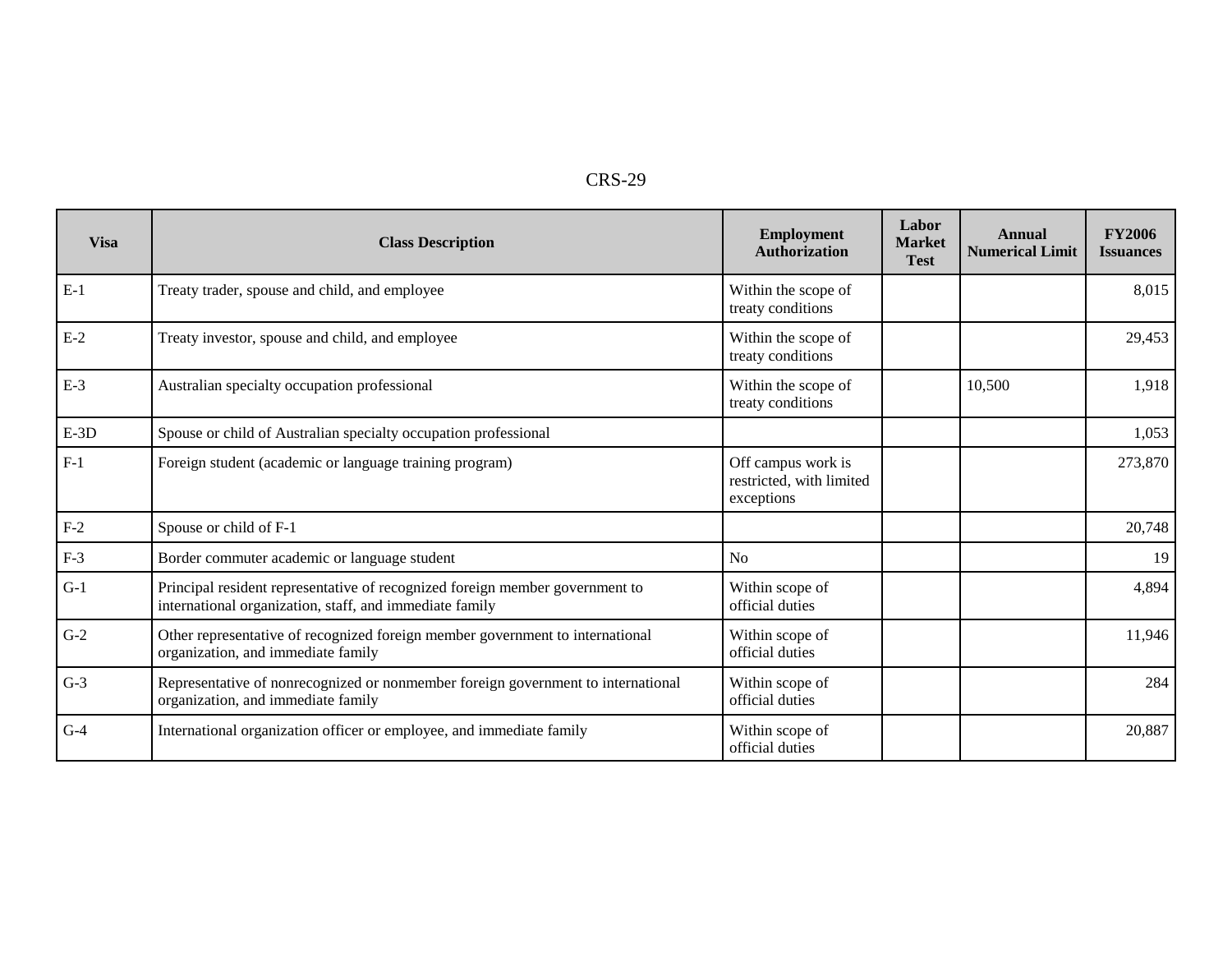| 30<br>CRS- |
|------------|
|------------|

| <b>Visa</b> | <b>Class Description</b>                                                          | <b>Employment</b><br><b>Authorization</b> | Labor<br><b>Market</b><br><b>Test</b> | Annual<br><b>Numerical Limit</b>                                     | <b>FY2006</b><br><b>Issuances</b> |
|-------------|-----------------------------------------------------------------------------------|-------------------------------------------|---------------------------------------|----------------------------------------------------------------------|-----------------------------------|
| $G-5$       | Attendant, servant, or personal employee of G-1 through G-4, and immediate family | Within scope of<br>official duties        |                                       |                                                                      | 940                               |
| $H-1A$      | Temporary worker - nurse (statutory authority expired)                            | Yes                                       | Yes                                   |                                                                      | $\sim$                            |
| $H-1B$      | Temporary worker — professional speciality occupation                             | Yes                                       | Yes                                   | 65,000<br>(with certain<br>exceptions)                               | 135,421                           |
| $H-1B-1$    | Free trade agreement professional                                                 |                                           | No                                    | 1,400 for Chile;<br>5,400 for<br>Singapore                           | 440                               |
| $H-1C$      | Temporary worker - nurse                                                          | Yes                                       | Yes                                   | 500                                                                  | 8                                 |
| $H-2A$      | Temporary worker — agricultural worker                                            | Yes                                       | Yes                                   |                                                                      | 37,149                            |
| $H-2B$      | Temporary worker — non- agricultural worker                                       | Yes                                       | Yes                                   | 66,000 (returning<br>workers had been<br>excepted)                   | 71,687                            |
| $H-2R$      | Returning H2B worker                                                              |                                           |                                       |                                                                      | 50,854                            |
| $H-3$       | Temporary worker — trainee                                                        | Yes, as part of the<br>training program   |                                       | Some restrictions<br>on special<br>education<br>exchange<br>programs | 2,369                             |
| $H-4$       | Spouse or child of H-1A/B/C, H-2A/B, or H-3                                       | <b>No</b>                                 |                                       |                                                                      | 74,326                            |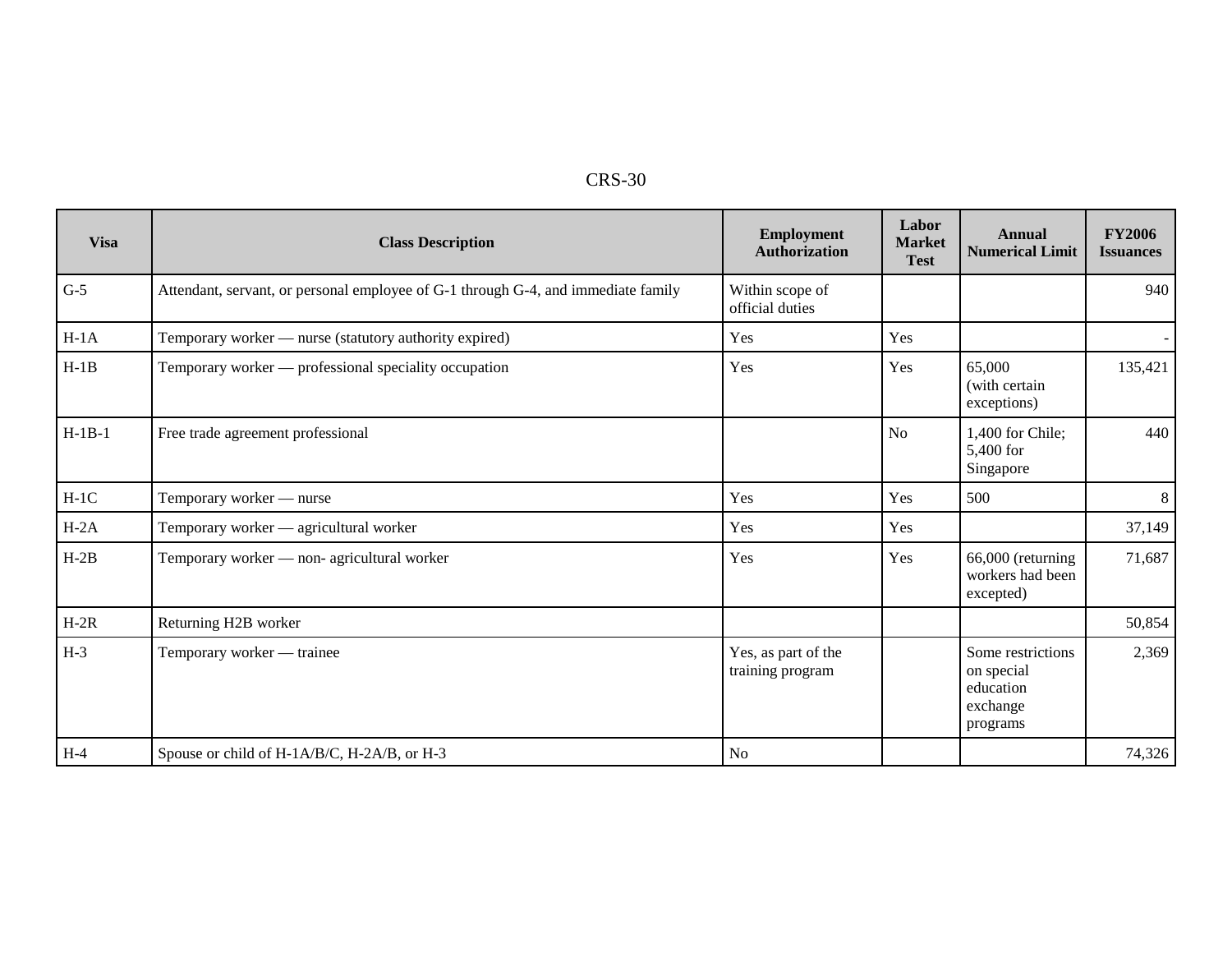| n.<br>N. |  |
|----------|--|
|----------|--|

| <b>Visa</b> | <b>Class Description</b>                                                                                                                             | <b>Employment</b><br><b>Authorization</b>    | Labor<br><b>Market</b><br><b>Test</b> | Annual<br><b>Numerical Limit</b> | <b>FY2006</b><br><b>Issuances</b> |
|-------------|------------------------------------------------------------------------------------------------------------------------------------------------------|----------------------------------------------|---------------------------------------|----------------------------------|-----------------------------------|
| $\bf I$     | Representative of foreign information media, spouse and child                                                                                        | Only as employee of<br>foreign media         |                                       |                                  | 15,514                            |
| $J-1$       | Cultural exchange visitor                                                                                                                            | Yes, if program has<br>work component        |                                       |                                  | 309,951                           |
| $J-2$       | Spouse or child of J-1                                                                                                                               | Only as approved by<br><b>DHS</b>            |                                       |                                  | 30,104                            |
| $J-3$       | Au Pair                                                                                                                                              |                                              |                                       |                                  | NA                                |
| $K-1$       | Fiancé(e) of U.S. citizen                                                                                                                            |                                              |                                       |                                  | 30,575                            |
| $K-2$       | Child of K-1                                                                                                                                         |                                              |                                       |                                  | 5,013                             |
| $K-3$       | Spouse of U.S. citizen awaiting LPR visa                                                                                                             |                                              |                                       |                                  | 10,341                            |
| $K-4$       | Child of K-3                                                                                                                                         |                                              |                                       |                                  | 2,935                             |
| $L-1$       | Intracompany transferee (executive, managerial, and specialized knowledge personnel<br>continuing employment with international firm or corporation) | Yes                                          |                                       |                                  | 72,613                            |
| $L-2$       | Spouse or child of L-1                                                                                                                               | N <sub>o</sub>                               |                                       |                                  | 61,984                            |
| $M-1$       | Vocational student                                                                                                                                   | Only practical training<br>related to degree |                                       |                                  | 7,227                             |
| $M-2$       | Spouse of child of M-1                                                                                                                               | N <sub>o</sub>                               |                                       |                                  | 178                               |
| $M-3$       | Border commuter vocational or nonacademic student                                                                                                    | Only practical training<br>related to degree |                                       |                                  | $\overline{0}$                    |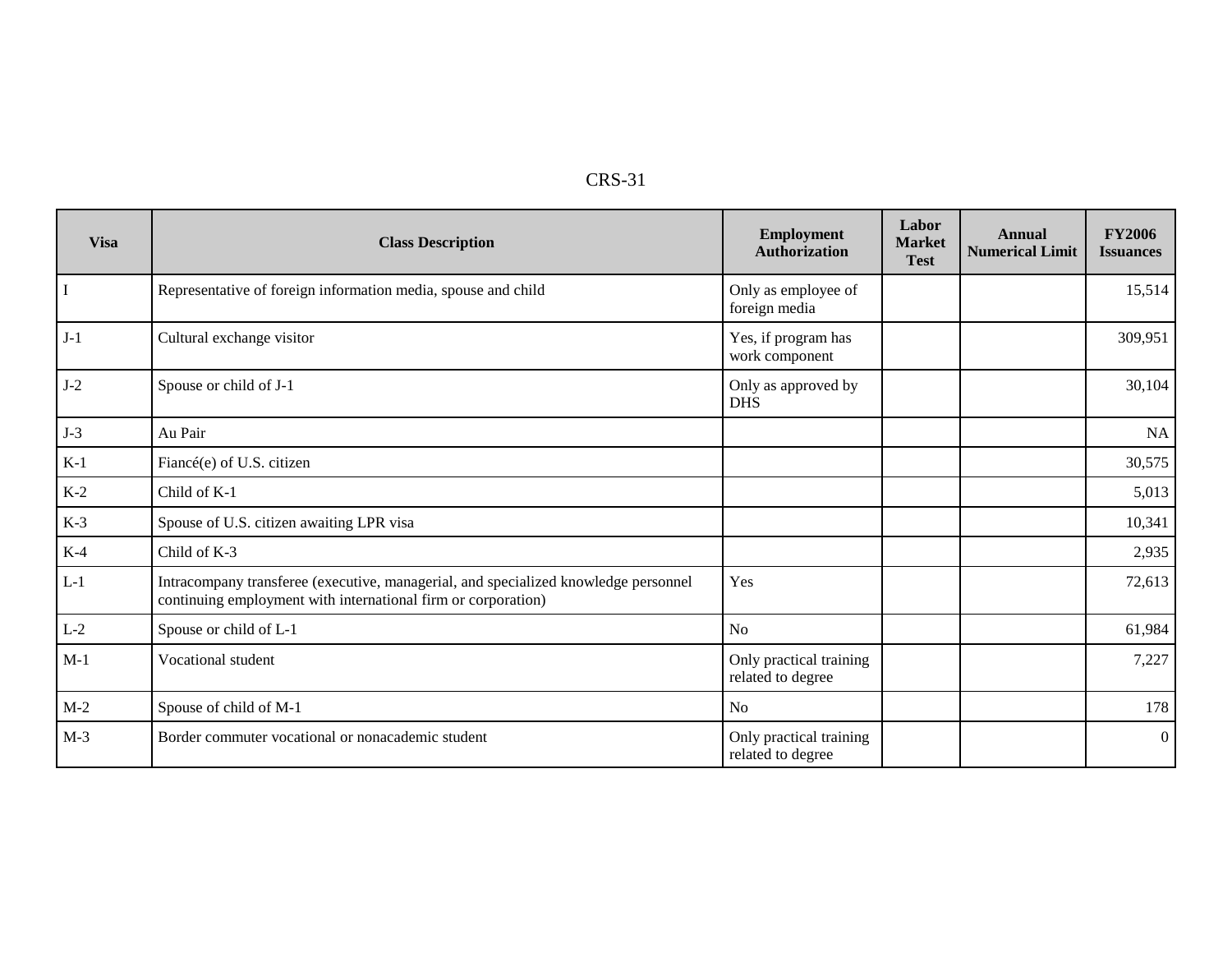| יי<br>v. |
|----------|
|----------|

| <b>Visa</b> | <b>Class Description</b>                                                                                                                                                                                                                              | <b>Employment</b><br><b>Authorization</b> | Labor<br><b>Market</b><br><b>Test</b> | Annual<br><b>Numerical Limit</b> | <b>FY2006</b><br><b>Issuances</b> |
|-------------|-------------------------------------------------------------------------------------------------------------------------------------------------------------------------------------------------------------------------------------------------------|-------------------------------------------|---------------------------------------|----------------------------------|-----------------------------------|
| NATO-1      | Principal permanent representative of member nations to NATO, high ranking NATO<br>officials, and immediate family                                                                                                                                    | Within scope of<br>official duties        |                                       |                                  | 5                                 |
| NATO-2      | Other representatives of member states to NATO (including any of its subsidiary<br>bodies), and immediate family; dependents of member of a force entering in accordance<br>with provisions of NATO agreements; members of such force if issued visas | Within scope of<br>official duties        |                                       |                                  | 5,911                             |
| NATO-3      | Official clerical staff accompanying a representative of member state to NATO, and<br>immediate family                                                                                                                                                | Within scope of<br>official duties        |                                       |                                  | $\Omega$                          |
| NATO-4      | Officials of NATO (other than those classifiable as NATO-1), and immediate family                                                                                                                                                                     | Within scope of<br>official duties        |                                       |                                  | 333                               |
| NATO-5      | Experts, other than NATO-4 officials, employed in missions on behalf of NATO, and<br>their dependents                                                                                                                                                 | Within scope of<br>official duties        |                                       |                                  | 88                                |
| NATO-6      | Civilian employee of a force entering in accordance with the provisions of NATO<br>agreements or attached to NATO headquarters, and their immediate family                                                                                            | Within scope of<br>official duties        |                                       |                                  | 176                               |
| NATO-7      | Attendants, servants, or personal employees of NATO-1 through NATO-6, and<br>immediate family                                                                                                                                                         | Within scope of<br>official duties        |                                       |                                  | $\overline{2}$                    |
| $N-8$       | Parent of certain special immigrants (pertaining to international organizations)                                                                                                                                                                      | Yes                                       |                                       |                                  | 11                                |
| $N-9$       | Child of N-8 or of certain special immigrants (pertaining to international organizations)                                                                                                                                                             | Yes                                       |                                       |                                  | $\Omega$                          |
| $O-1$       | Person with extraordinary ability in the sciences, arts, education, business, or athletics                                                                                                                                                            | Yes                                       |                                       |                                  | 6,961                             |
| $O-2$       | Person accompanying and assisting in the artistic or athletic performance by O-1                                                                                                                                                                      | Yes                                       |                                       |                                  | 3,726                             |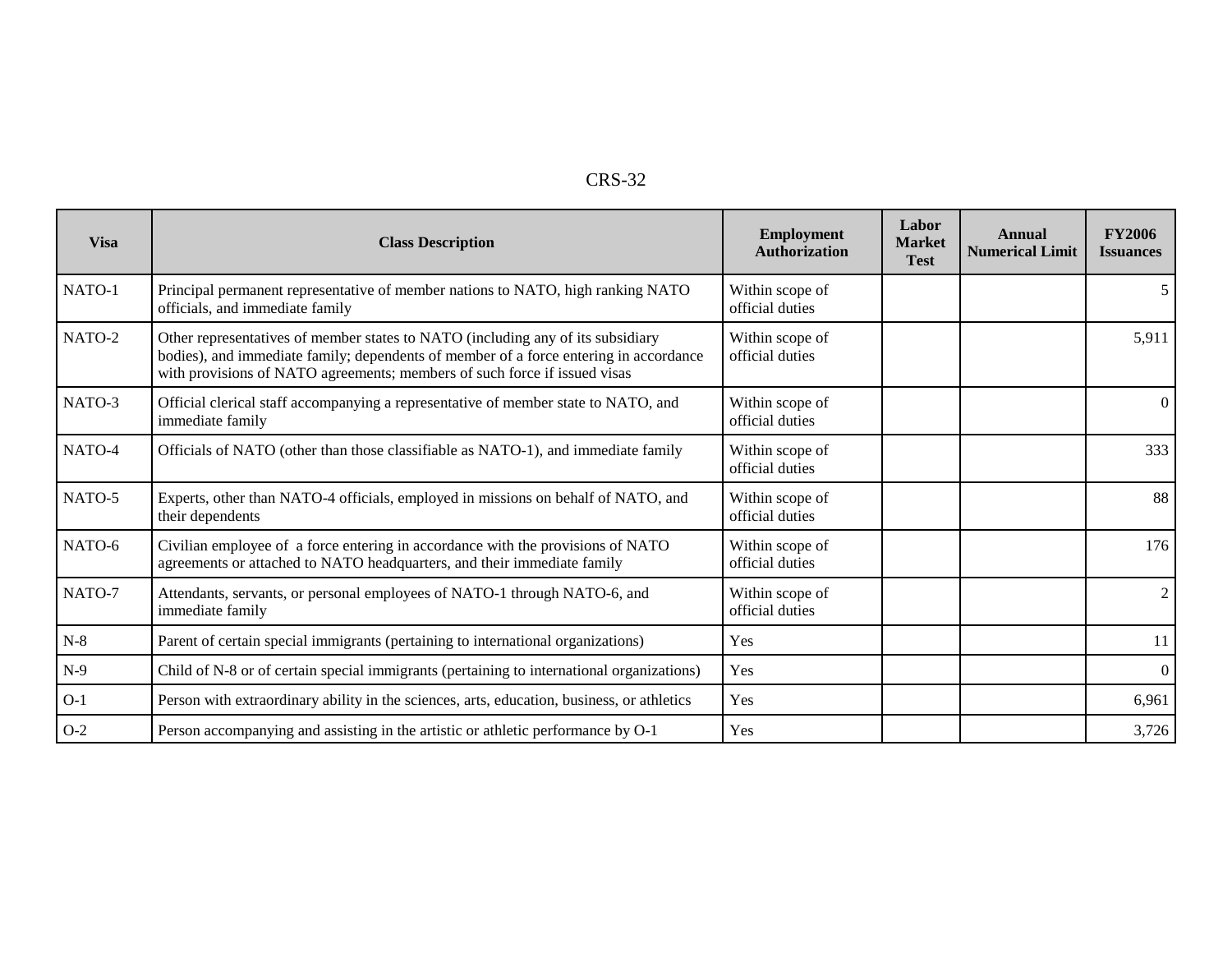| <b>Visa</b> | <b>Class Description</b>                                                                                                   | <b>Employment</b><br><b>Authorization</b> | Labor<br><b>Market</b><br><b>Test</b> | <b>Annual</b><br><b>Numerical Limit</b> | <b>FY2006</b><br><b>Issuances</b> |
|-------------|----------------------------------------------------------------------------------------------------------------------------|-------------------------------------------|---------------------------------------|-----------------------------------------|-----------------------------------|
| $O-3$       | Spouse or child of O-1 or O-2                                                                                              | Only as approved by<br><b>DHS</b>         |                                       |                                         | 1,912                             |
| $P-1$       | Internationally recognized athlete or member of an internationally recognized<br>entertainment group and essential support | Yes                                       |                                       |                                         | 22,698                            |
| $P-2$       | Artist or entertainer in a reciprocal exchange program and essential support                                               | Yes                                       |                                       |                                         | 91                                |
| $P-3$       | Artist or entertainer in a culturally unique program and essential support                                                 | Yes                                       |                                       |                                         | 9,949                             |
| $P-4$       | Spouse or child of P-1, P-2, or P-3                                                                                        | Only as approved by<br><b>DHS</b>         |                                       |                                         | 1,007                             |
| $Q-1$       | International cultural exchange program participant                                                                        | Yes, with employer<br>approved by program |                                       |                                         | 1,541                             |
| $Q-2$       | Irish Peace Process Program participant                                                                                    | Yes, with employer<br>approved by program |                                       |                                         | 80                                |
| $Q-3$       | Spouse or child of Q-2                                                                                                     | N <sub>0</sub>                            |                                       |                                         | 3                                 |
| $R-1$       | Religious worker                                                                                                           | Yes                                       |                                       |                                         | 8,716                             |
| $R-2$       | Spouse or child of R-1                                                                                                     | N <sub>0</sub>                            |                                       |                                         | 3,234                             |
| $S-5$       | Criminal informant                                                                                                         | Yes                                       |                                       | 200                                     | NA                                |
| $S-6$       | Terrorist informant                                                                                                        | Yes                                       |                                       | 50                                      | NA                                |
| $S-7$       | Spouse or child of S-5 or S-6                                                                                              |                                           |                                       |                                         | NA                                |
| $T-1$       | Victim of human trafficking                                                                                                | Yes                                       |                                       | 5,000                                   | NA                                |